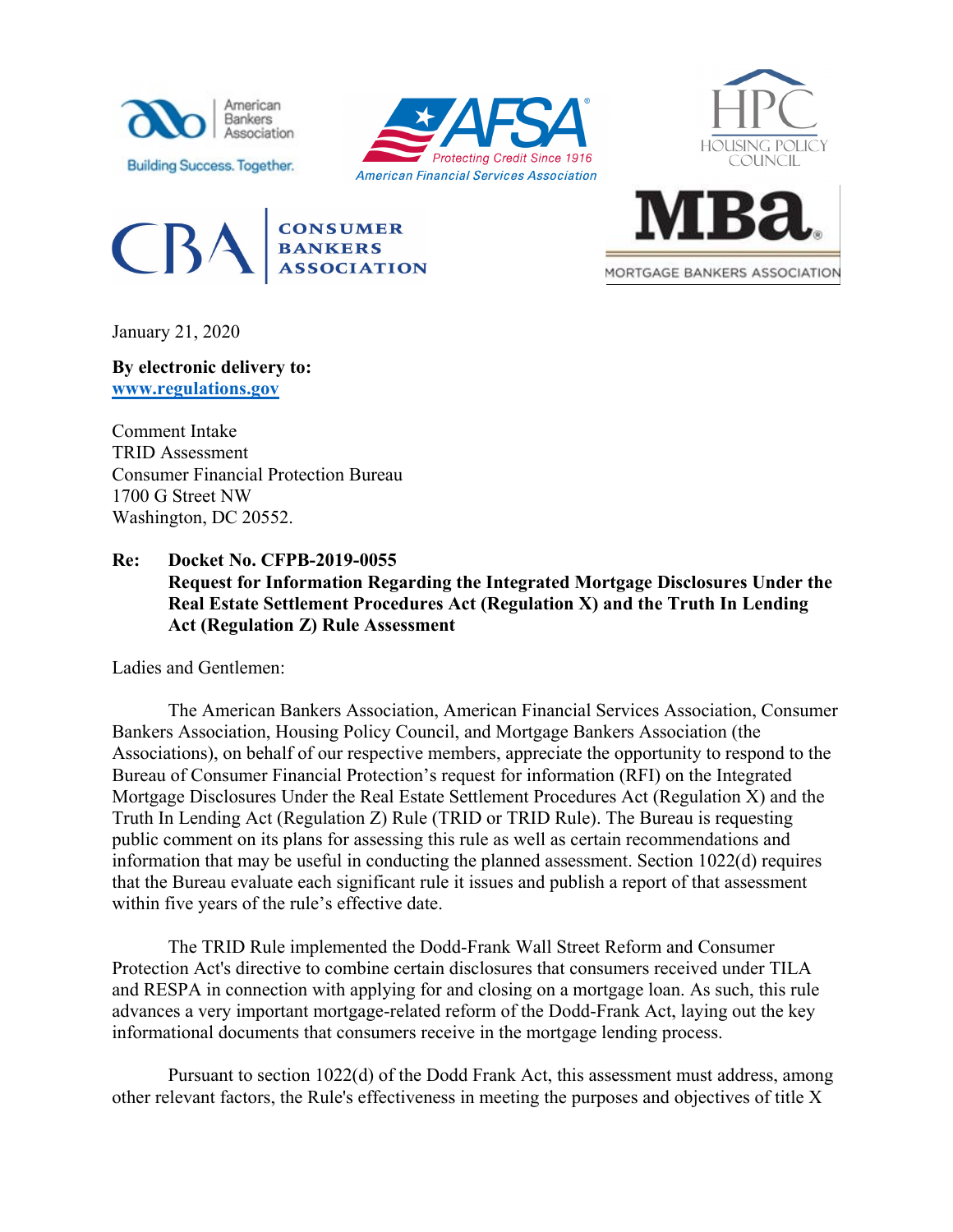of the Dodd-Frank Act and the specific goals of the TRID Rule as stated by the Bureau. Sections 1098 and 1100A of the Dodd-Frank Act set forth two goals for the TRID Rule: "to facilitate compliance with the disclosure requirements of [TILA and RESPA]" and "to aid the borrower or lessee in understanding the transaction by utilizing readily understandable language to simplify the technical nature of the disclosures."

The Associations support regulated markets where well-crafted rules provide clear and accurate information and consumer protection. The Associations share the Bureau's goals of assuring that these disclosure regulations succeed in providing consumers with information needed to navigate the mortgage origination and settlement process. Consumer protection is only part of the focus, however, because the Bureau must also observe their concurrent statutory mandate to ensure that markets for consumer financial products and services operate "transparently and efficiently to facilitate access and innovation,"[1](#page-1-0) and that "responsible, affordable mortgage credit remains available to consumers."[2](#page-1-1) The assessment must be guided by these twin objectives—facilitating consumer protection *and* market operations.

#### *Summary of Comment*

The Associations support the Bureau's efforts to gather relevant cost data via structured interviews and surveys with industry participants in order to assess firms' implementation costs and ongoing costs. However, consultation with our members suggests that precise cost data attributable to implementation efforts will be very difficult to obtain. These discussions reveal that historical cost data from the TRID implementation period dating from 2013 to 2015 (and beyond) were not identified as TRID-specific implementation costs. At that time, mortgage lenders faced multiple compliance deadlines, including implementation of new Ability-to-Repay, Loan Officer Compensation, RESPA Mortgage Servicing and Home Mortgage Disclosure Act (HMDA) regulations. Mortgage lenders did not attribute implementation expenses on a perregulation basis; instead, they generally apportioned costs to overall "mortgage compliance." This is particularly true for the TRID Rule, which established a disclosure "grid" that affected other mortgage-related requirements. For instance, efforts to comply with new HMDA requirements regarding application outcomes or changes to the Uniform Residential Loan Application (URLA) and valuation disclosure forms under Equal Credit Opportunity Act would have been tightly intertwined with TRID's Loan Estimate (LE) and Closing Disclosure (CD) implementation processes. Because all these requirements had to work in tandem in lenders' loan origination systems, the dissection of costs related only to TRID would have been unfeasible, if not impossible.

In light of these challenges—and because we believe it is critical for the assessment to reflect the burdens of TRID implementation—our comments offer survey data collected by the American Bankers Association contemporaneously with TRID implementation. Although this data does not provide precise cost information, it sheds light on overall burden as well as the impact on consumers.

<span id="page-1-0"></span> $1$  12 U.S.C. § 5511(b)(5).

<span id="page-1-1"></span> $2$  15 U.S.C. § 1639b(a)(1).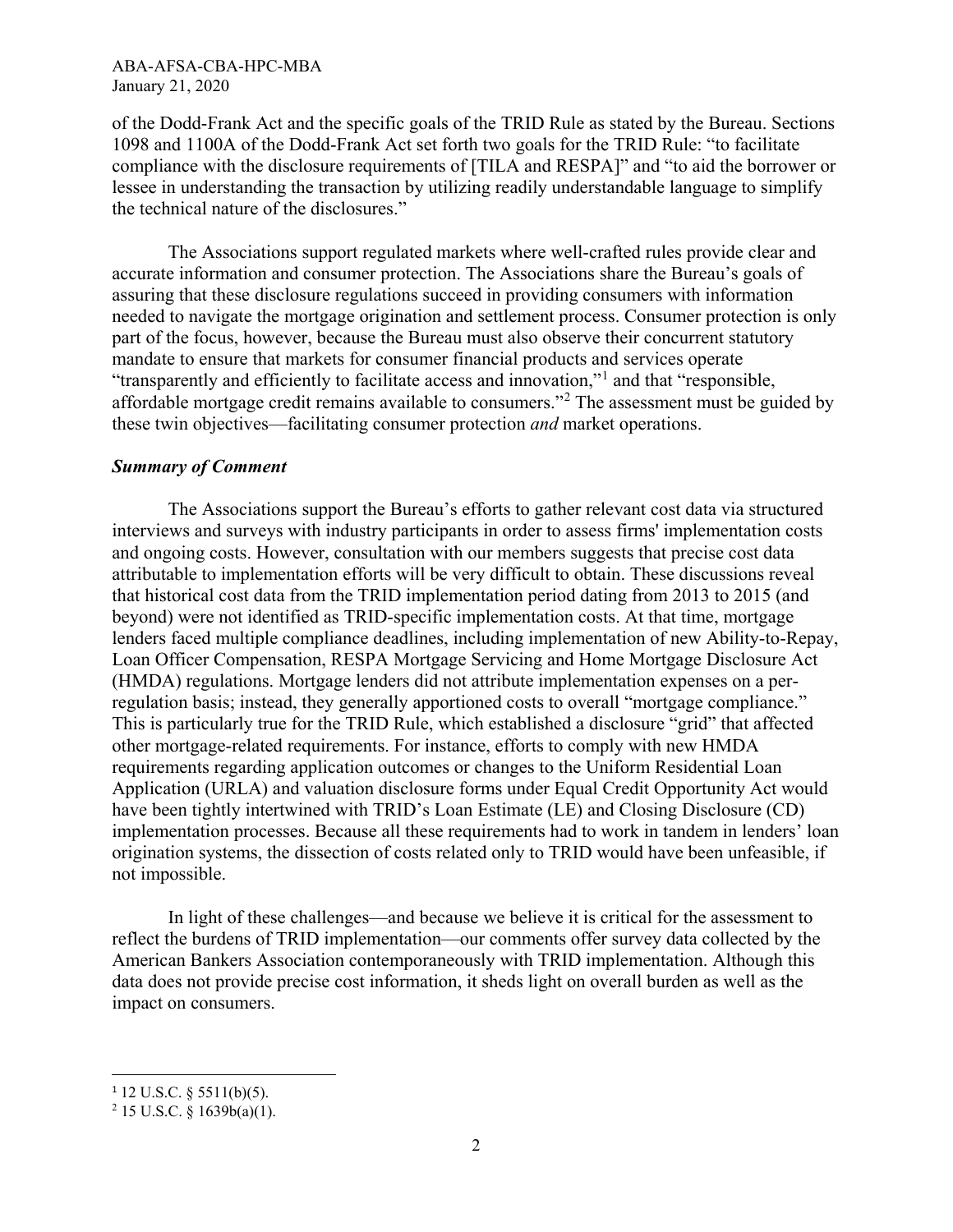Our comments also include lender "experience" information and place it in the context of TRID's tumultuous regulatory process. While qualitative, we believe this contextual information must inform the Bureau's evaluation of the rule's costs and burdens and be reflected in the assessment report. Indeed, we note that the RFI states that a goal of the assessment is "to inform the Bureau's general understanding of implementation costs and regulatory benefits for future rulemakings."[3](#page-2-0) Our survey data and contextual information underscore the fact that implementing the TRID Rule (and amendments and "clarifications") was enormously costly, technically difficult, and fraught with logistical and interpretive difficulties.

Equally important, the Associations believe that ongoing operational costs continue to be very high and place upward pressure on mortgage origination costs. As discussed in more detail below, we are currently gathering survey data on this topic, and anticipate submitting results by February 2020. We believe this information (or similar ongoing cost information gathered by the Bureau) should be included in the assessment report.

In addition, the Associations believe that the assessment must attempt to quantify the consumer impact of the TRID Rule with rigor. The Bureau should have concrete metrics to demonstrate the existence of, or degree of "improvement," that the TRID Rule achieved over the previous RESPA and TILA regimes. To that end, we believe the Bureau's analysis of consumer benefit should not only seek to measure purported improvements in individual understanding of the new disclosure forms, but it also must seek to identify changes to consumer behavior. Through consumer surveys, the Bureau should determine whether more borrowers shop for mortgages after TRID. If so, what is the scale of the difference, and is it possible to isolate the impact of disclosure changes from the evolving access to online information and availability of digital consumer facing applications that have occurred over the past 10 years? Quite simply, the Bureau's consumer survey should measure whether TRID changed consumer understanding and behavior in a manner that justifies the tremendous costs of the rule.

Finally, the Associations urge the Bureau to make targeted reforms to TRID that will benefit all mortgage stakeholders by reducing compliance burden while also promoting simplicity and clarity in the mortgage process. The list of targeted reforms is attached as an appendix.

# *Information on TRID Implementation Burdens from Association Surveys*

As noted above, the Associations support the Bureau's plan to survey mortgage market participants to obtain cost data, but question whether survey respondents will be able to provide information that identifies specific TRID implementation costs. Because we believe it is critical for the assessment to reflect the burdens of TRID implementation, we offer the survey data from the American Bankers Association's annual Real Estate Surveys conducted during the TRID implementation period.

<span id="page-2-0"></span><sup>&</sup>lt;sup>3</sup> 84 Fed. Reg. at 64437.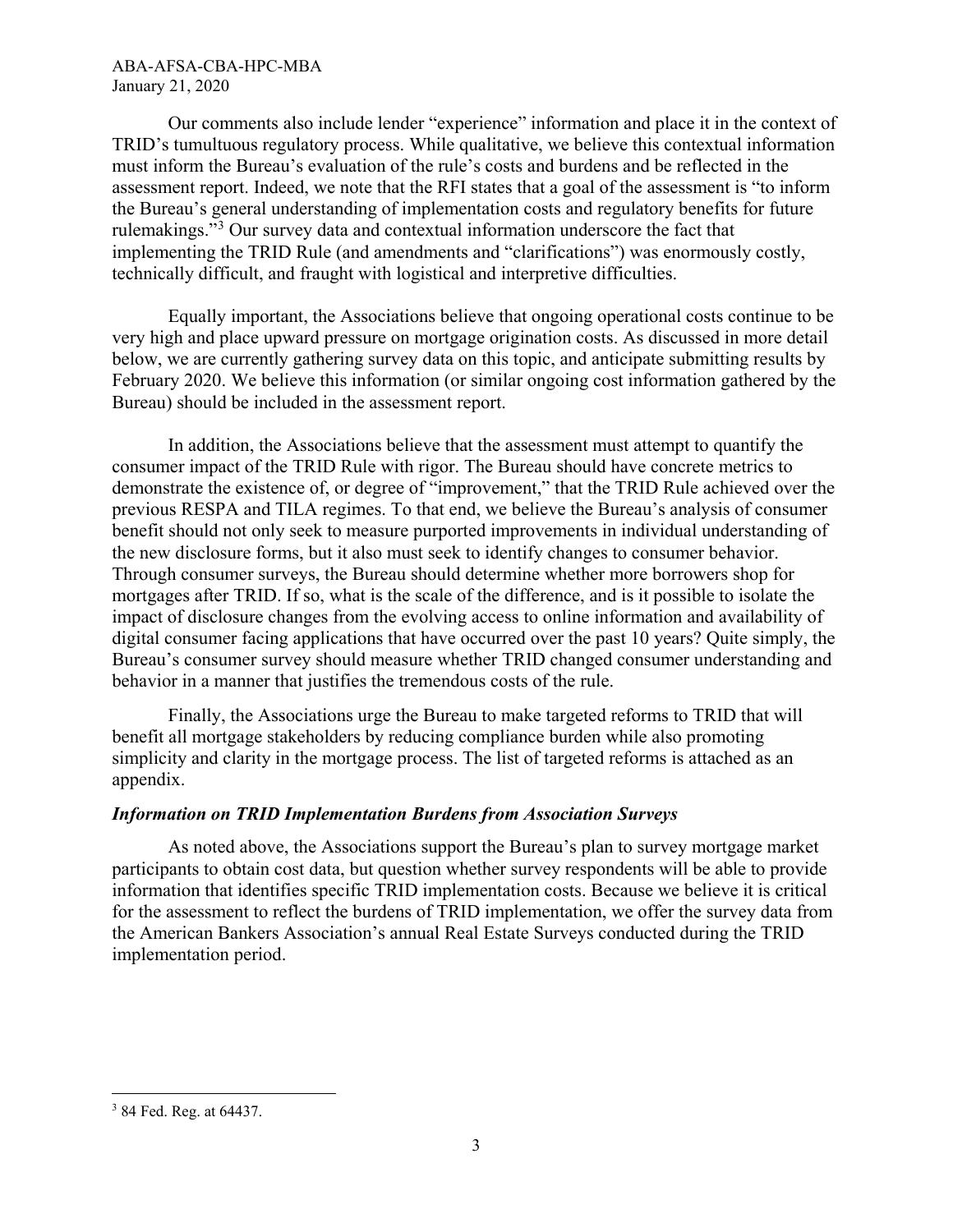Data from ABA's May 2015 Real Estate Lending Survey<sup>[4](#page-3-0)</sup> (for transactions covering the previous 12 months) demonstrate the adverse impact of increased layering of regulatory requirements on banks. The data show:

- 87% of responding banks report a "moderate to extreme" negative impact stemming from mortgage regulation, with 33% reporting "extreme" impact.
- Of the 99% of responding banks that reported mortgage-specific regulatory impact as a result of Dodd-Frank Act regulations, 83% reported increased personnel costs, 89% reported increased time allocations to mortgage transactions. 91% reported loss of efficiency due to compliance concerns.
- 68% of banks reported actual increases in third-party vendor services—meaning consulting on legal, regulatory, training, and other services.
- 37% of banks reported losses of customers due to increased paperwork and/or complexity in disclosures. 51% reported loss of customers due to delays or increased time between loan application and final approval.
- 21% of banks reported loss of profitable business lines due to compliance costs.
- The top two "primary concerns" regarding the residential mortgage market were "increased regulatory burdens," and TRID-specific compliance concerns.

The May 2015 Real Estate Lending Survey also included questions specific to TRID implementation, and they reflect the following:

- 74% of banks used a vendor or consultant to assist with implementation of.
- As of May 2015, and with compliance deadlines set for October 2015, 36% of banks had not received production software systems to comply with TRID, and had not been provided with a delivery date. 9% reported that they would receive systems in April, 12% in May, 21% in June, 17% in July, and 5 % after July.
- 42% of banks were told they would receive received software "in stages," while 35% would receive it "all at once." 22% reported the need to use multiple system vendors, with such systems to be provided "over time."
- For 23% of responding banks, the vendor software system did not include all types of loans that the institution planned to offer. Of these banks, 25% reported they would produce their own disclosures, 21% reported they would forego the product, with 59% reporting they would use multiple vendors.

<span id="page-3-0"></span> $\overline{a}$ <sup>4</sup> ABA, 22nd Annual ABA Real Estate Survey Report, May 2015, [https://www.aba.com/-/media/documents/reports](https://www.aba.com/-/media/documents/reports-and-surveys/real-estate-survey-lending-report-2015.pdf?rev=fc587e37293441b791937952917fab5b&hash=BCB281AF3874C4B0E784EAD2190DC4F2)[and-surveys/real-estate-survey-lending-report-](https://www.aba.com/-/media/documents/reports-and-surveys/real-estate-survey-lending-report-2015.pdf?rev=fc587e37293441b791937952917fab5b&hash=BCB281AF3874C4B0E784EAD2190DC4F2)[2015.pdf?rev=fc587e37293441b791937952917fab5b&hash=BCB281AF3874C4B0E784EAD2190DC4F2.](https://www.aba.com/-/media/documents/reports-and-surveys/real-estate-survey-lending-report-2015.pdf?rev=fc587e37293441b791937952917fab5b&hash=BCB281AF3874C4B0E784EAD2190DC4F2)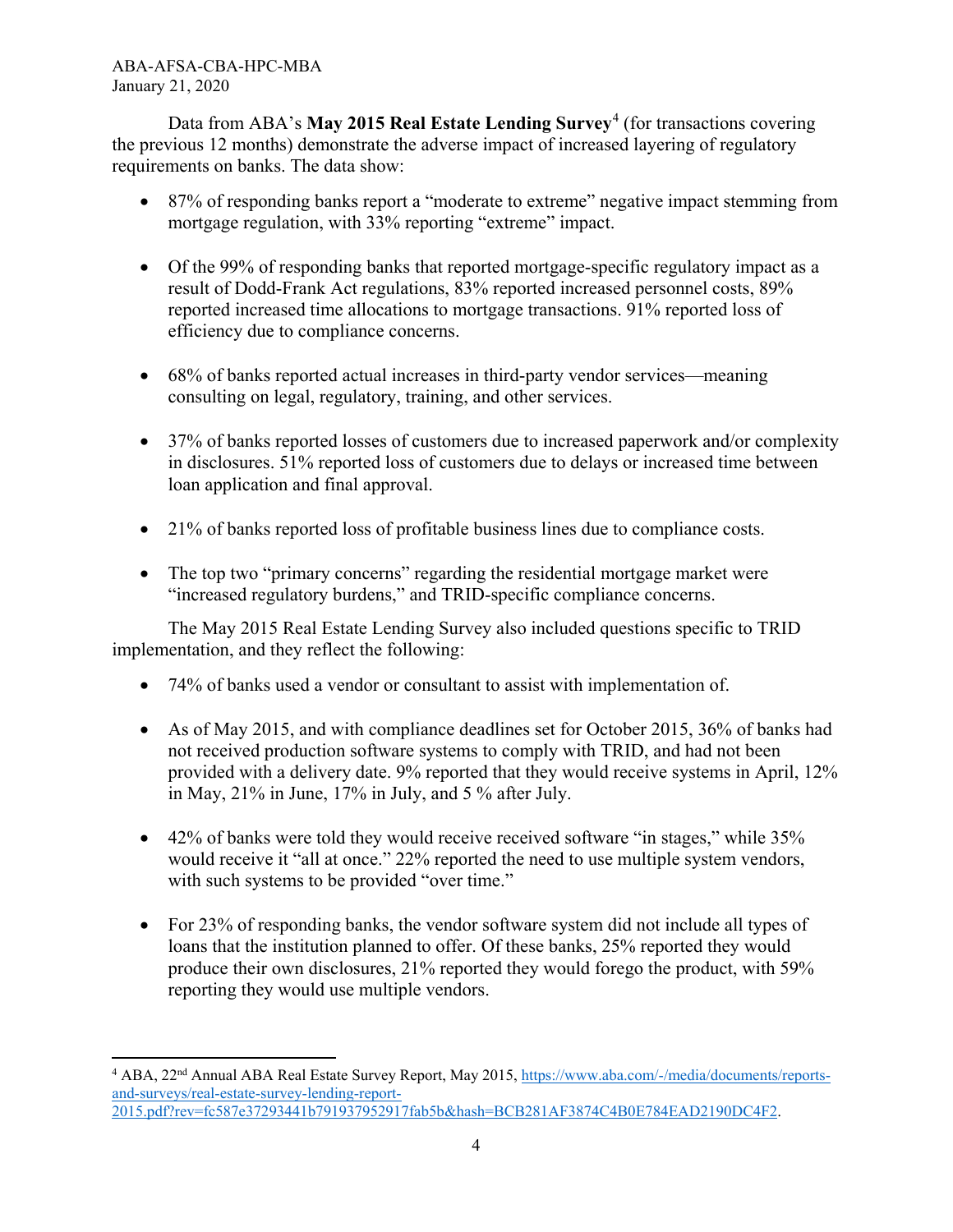Data from **ABA's April 2016 Real Estate Lending Survey[5](#page-4-0)** (for transactions covering the previous 12 months) demonstrate the adverse impact of increased layering of regulatory requirements on banks. The data show:

- 75% of responding banks report a "moderate to extreme" negative impact stemming from mortgage regulation, with 24% reporting "extreme" impact.
- Of the 93% of responding banks that reported mortgage-specific regulatory impact as a result of Dodd-Frank Act regulations, 80% reported increased personnel costs, 92% reported increased time allocations to mortgage transactions, and 84% reported increased technology costs. 83% reported loss of efficiency due to compliance concerns.
- 69% of banks reported actual increases in third-party vendor services—meaning consulting on legal, regulatory, training, and other services.
- 36% of banks reported losses of customers due to increased paperwork and/or complexity in disclosures. 34% reported loss of customers due to delays or increased time between loan application and final approval.
- The two top "primary concerns" regarding the residential mortgage market were "increased regulatory burdens," and TRID-specific compliance concerns.

The survey results from mid-2014 through first quarter of 2016 reflect clear stress on institutions. Close to 90% of responding banks reported undeniable impact on their operations due to compliance burdens, which decreases somewhat to a still-significant 75% in 2016. In all years involved, upwards of 80% reported that it was necessary to increase staffing to handle compliance as well marked increases in technology costs. Close to 70% of banks in these time periods had to increase outside services to assist in compliance functions. Further, the "primary concerns" consistently expressed over this two-year period "increased regulatory burdens," with TRID-specific compliance concerns being specifically noted by institutions.

The May 2015 Real Estate Lending Survey confirms that three quarters of responding banks had to use vendors or consultants to assist with implementation of the TRID rules. The survey data also suggest that most of the general "compliance burden" reported from the 2014- 2015 time period was attributable to TRID. Moreover, with TRID's effective date looming for October 2015, it is noteworthy that only 9% of the compliance systems were, or were expected to be, delivered by April 2015, and a startling 79% of responding banks could not verify a precise delivery date, or were told that they would not receive systems before June. Additionally, 23% reported that the systems received would not be compatible with all loan types that the bank offered.

This data is instructive as it clearly reflects the challenges in creating accurate compliance systems to sustain the sweeping reforms required by TRID. After nearly 18 months

<span id="page-4-0"></span> $\overline{a}$ <sup>5</sup> ABA, 23rd Annual ABA Residential Real Estate Survey Report, April 2016, [https://www.aba.com/-](https://www.aba.com/-/media/documents/reports-and-surveys/real-estate-survey-lending-report-2016.pdf?rev=95884e39d6204824860a60ba8644f1b5&hash=3DBDE8A0A56E69B8A7E7C44BA6600A92) [/media/documents/reports-and-surveys/real-estate-survey-lending-report-](https://www.aba.com/-/media/documents/reports-and-surveys/real-estate-survey-lending-report-2016.pdf?rev=95884e39d6204824860a60ba8644f1b5&hash=3DBDE8A0A56E69B8A7E7C44BA6600A92)[2016.pdf?rev=95884e39d6204824860a60ba8644f1b5&hash=3DBDE8A0A56E69B8A7E7C44BA6600A92.](https://www.aba.com/-/media/documents/reports-and-surveys/real-estate-survey-lending-report-2016.pdf?rev=95884e39d6204824860a60ba8644f1b5&hash=3DBDE8A0A56E69B8A7E7C44BA6600A92)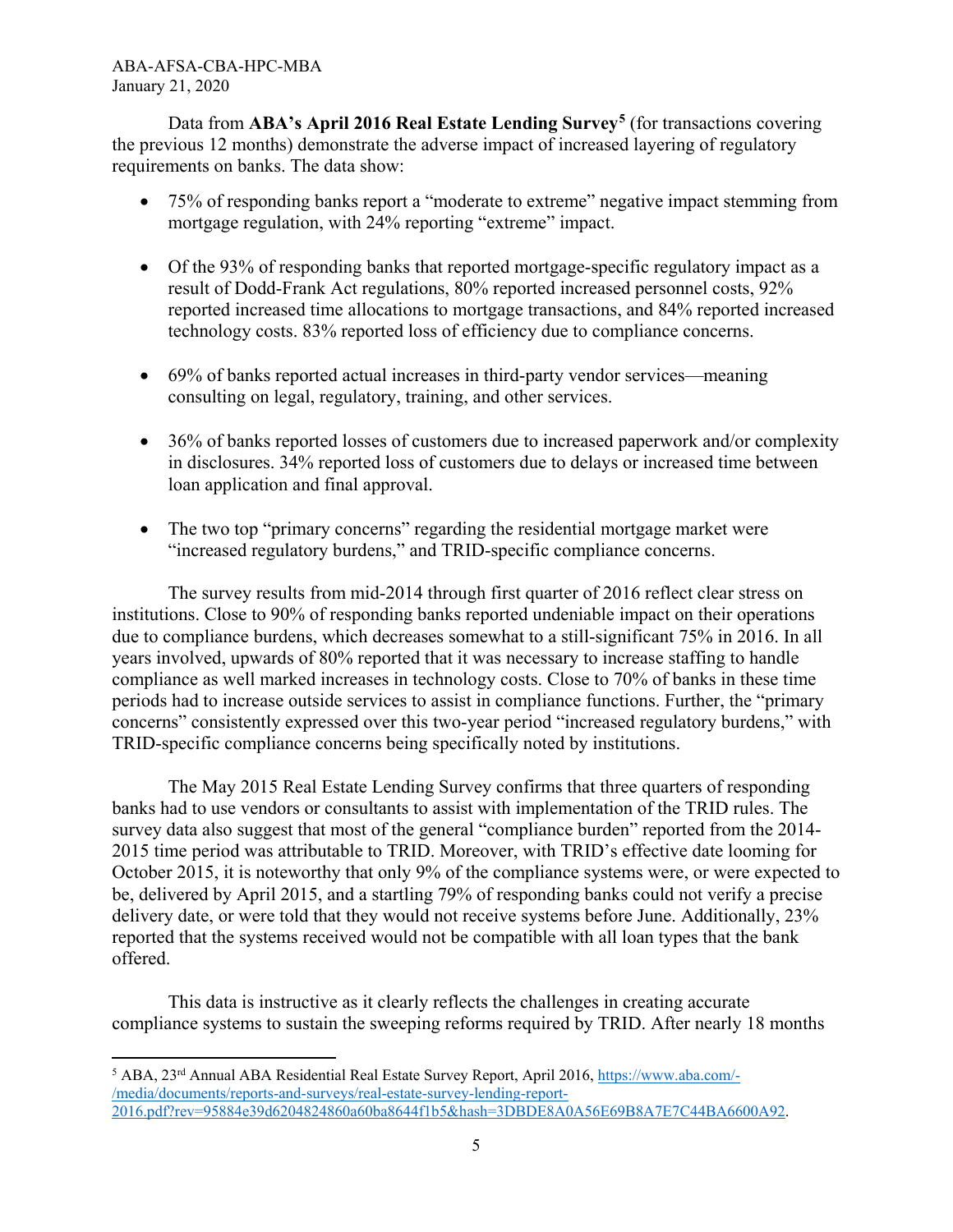l

of preparation, specialized vendors were struggling to complete workable compliance tools that were deliverable to lenders. In April of 2015, a majority of banks had not received, and were offered no guarantees of timely deliveries of, production-version loan origination systems. This delay helps illustrate just how complex and burdensome the new rules were. More importantly, it left lenders with the troublesome predicament of having only several weeks to properly install, test and adjust systems. The limited window to accurately train compliance and loan origination staff, to the new forms and configurations required by TRID exacerbated the systems challenges institutions were already facing. It also delayed crucial coordination with service providers, including appraisers, escrow agents, settlement table partners, and others required to properly complete mortgage transactions. The additional costs, workarounds and risk-mitigation strategies required to handle this situation were immeasurable, and do not neatly fit into "compliance cost" categories.

Finally, we offer information from a TRID-specific survey conducted by ABA, the **2016 TILA-RESPA Integrated Disclosure (TRID) Survey**, [6](#page-5-0) which was released in the first quarter 2016. This survey shows that TRID Rule compliance continued to impose heavy compliance burdens and customer dissatisfaction through delayed closings and increased fees and costs. The survey findings show:

- Many banks were forced to eliminate certain products, such as construction loans, ARMs, home equity loans, etc., as the rule did not provide adequate compliance direction.
- Over three-fourths claimed that TRID caused loan closing delays anywhere from one to 20 days.
- Approximately one quarter of respondents had increased the total cost to the consumer to obtain a loan.
- About 50% of participants claimed they would have to hire additional staff to comply with the TRID Rule.
- Additional staff training and staff compliance hours were needed by over 80% of respondents.
- LOS systems were still being updated and changed as 78% of bankers reported they were still waiting for system updates and 83% claim they are forced to use manual workarounds.
- An overwhelming 93% reported that uploading and loan processing times had increased as a result of TRID implementation.
- The average added cost per bank at that point was \$300 per transaction, but some banks reported as high as \$1,000 in additional cost.

<span id="page-5-0"></span><sup>6</sup> ABA, 2016 ABA TRID Survey, [https://www.aba.com/-/media/documents/reports-and-surveys/migrated-](https://nam02.safelinks.protection.outlook.com/?url=https%3A%2F%2Fwww.aba.com%2F-%2Fmedia%2Fdocuments%2Freports-and-surveys%2Fmigrated-2019%2F2016-trid-survey.pdf%3Frev%3Dfd9568905a284e95bf21d2aaada23066&data=02%7C01%7C%7C5719f2e75d564b9049ab08d79aa527f7%7Ca3b37c3eb73049669c214ffd576396de%7C0%7C1%7C637147906460873011&sdata=UAtjV8VYJnaIsmLEnwwiSpwSYZ0EqSznwapzqqIcz1E%3D&reserved=0)[2019/2016-trid-survey.pdf?rev=fd9568905a284e95bf21d2aaada23066.](https://nam02.safelinks.protection.outlook.com/?url=https%3A%2F%2Fwww.aba.com%2F-%2Fmedia%2Fdocuments%2Freports-and-surveys%2Fmigrated-2019%2F2016-trid-survey.pdf%3Frev%3Dfd9568905a284e95bf21d2aaada23066&data=02%7C01%7C%7C5719f2e75d564b9049ab08d79aa527f7%7Ca3b37c3eb73049669c214ffd576396de%7C0%7C1%7C637147906460873011&sdata=UAtjV8VYJnaIsmLEnwwiSpwSYZ0EqSznwapzqqIcz1E%3D&reserved=0)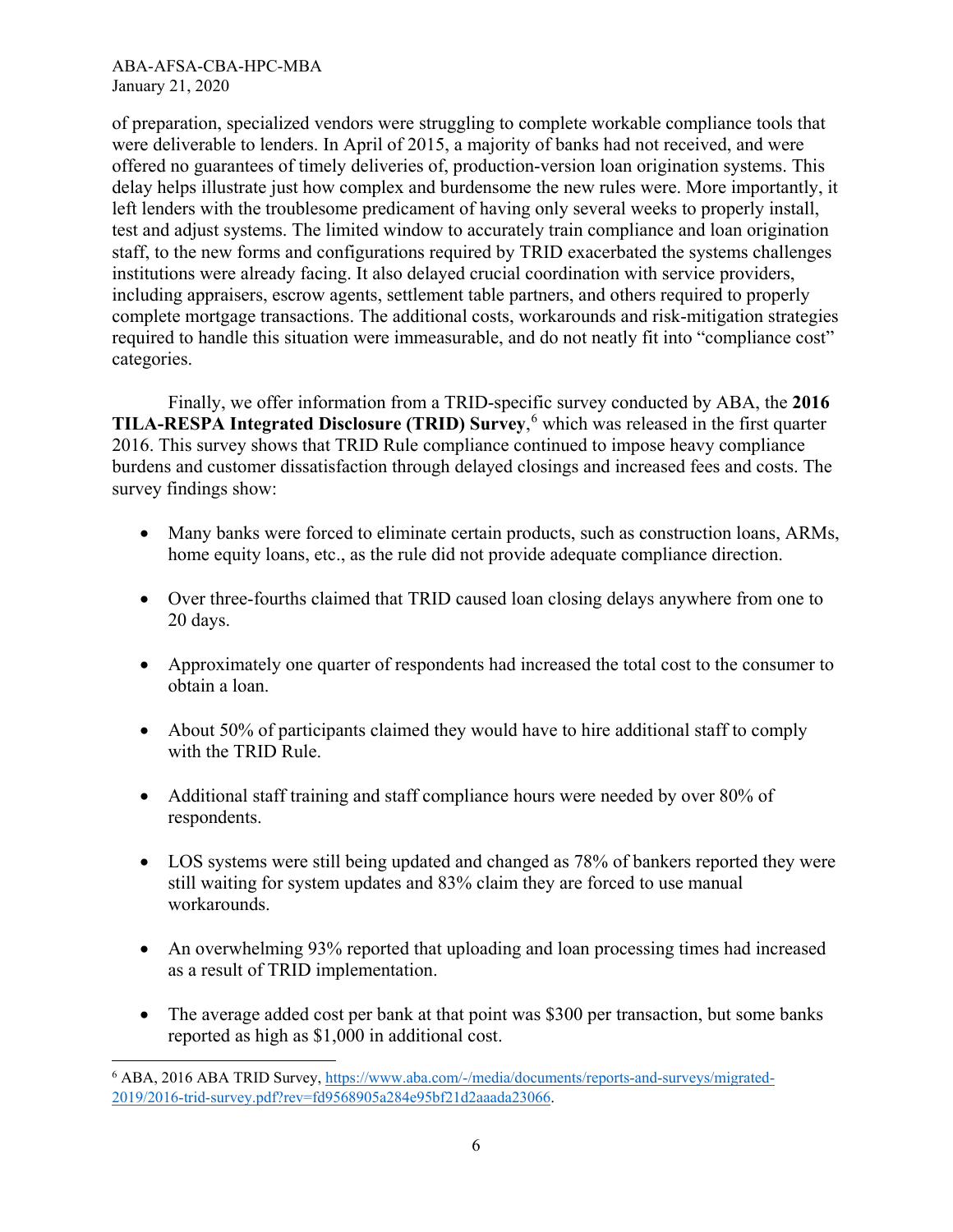• A resounding 94% of bankers needed further time to assure proper compliance and asked that a TRID "good faith" grace period be extended.

These surveys undeniably demonstrate that TRID caused disruptions in mortgage operations, mitigated only by extraordinary efforts and expenditures by industry participants. Although this conclusion may be difficult to reconstruct from responses to Bureau survey questions that require precise cost information attributable to the direct cost of one new regulatory regime, the historical record discussed above reflects the complexity, costs and burdens imposed by TRID.

### *Contextual Information about the Regulatory Process*

Although the Dodd-Frank Act required the Bureau to create a single integrated disclosure for mortgage loan transactions covered by RESPA and TILA, the Bureau chose to create a merged disclosure paradigm with features and requirements that added complexity and fundamentally changed the entire loan delivery system for banks, credit unions, and independent mortgage companies. Inherent in such complexity is a need for continuous revisions to the regulations. The initial final rule released in November 2013 extended for 1,888 pages. Immediately following the final rule issuance, and before the final effective date of October 2015, the Bureau issued several substantive corrections and updates to the regulations.<sup>[7](#page-6-0)</sup>

This difficult "first phase" of implementation was followed in August 2017 by "TRID 2.0" when the Bureau released a technical clarifications rule that extended 560 pages, and imposed implementation tasks that required careful integration and upgrades to compliance systems. This rule updated much of the previously issued guidance and clarified multiple provisions of the regulation. The Bureau finalized yet another rule in May 2018, resolving lingering, crucial issues regarding how tolerances were to be determined in Closing Disclosures to assure good faith compliance under the rules.

The regulatory amendments, clarifications, and realignments have led compliance specialists to call TRID the most difficult implementation process ever undertaken. This multitiered regulatory roll-out had the following impacts:

• *Sheer Quantity = Burden*: The TRID Rule, amendments and clarifications were extremely lengthy and complex, spanning thousands of pages of regulatory and interpretive material that required understanding, analysis and implementation. A significant impact to lenders was the sheer magnitude of change required to achieve a unified implementation of all provisions of this complex rule. Coupled with other Dodd-

<span id="page-6-0"></span><sup>7</sup> These included:

<sup>(1)</sup> A February 2015 modification to the final rule affecting several elements of timing and disclosure requirements, as well as instructions on NMLSR ID listings on the integrated forms. The Bureau also added other technical corrections that clarified a variety of provisions of the regulations through additional interpretive instructions; (2) In July of 2015, the Bureau extended the rule's effective date and added further amendments to the Official Interpretations, as well as technical corrections; and

<sup>(3)</sup> Just a few months after the October 2015 effective date, the Bureau issued *two* more "technical correction" issuances, one in December 2015, and another in February 2016.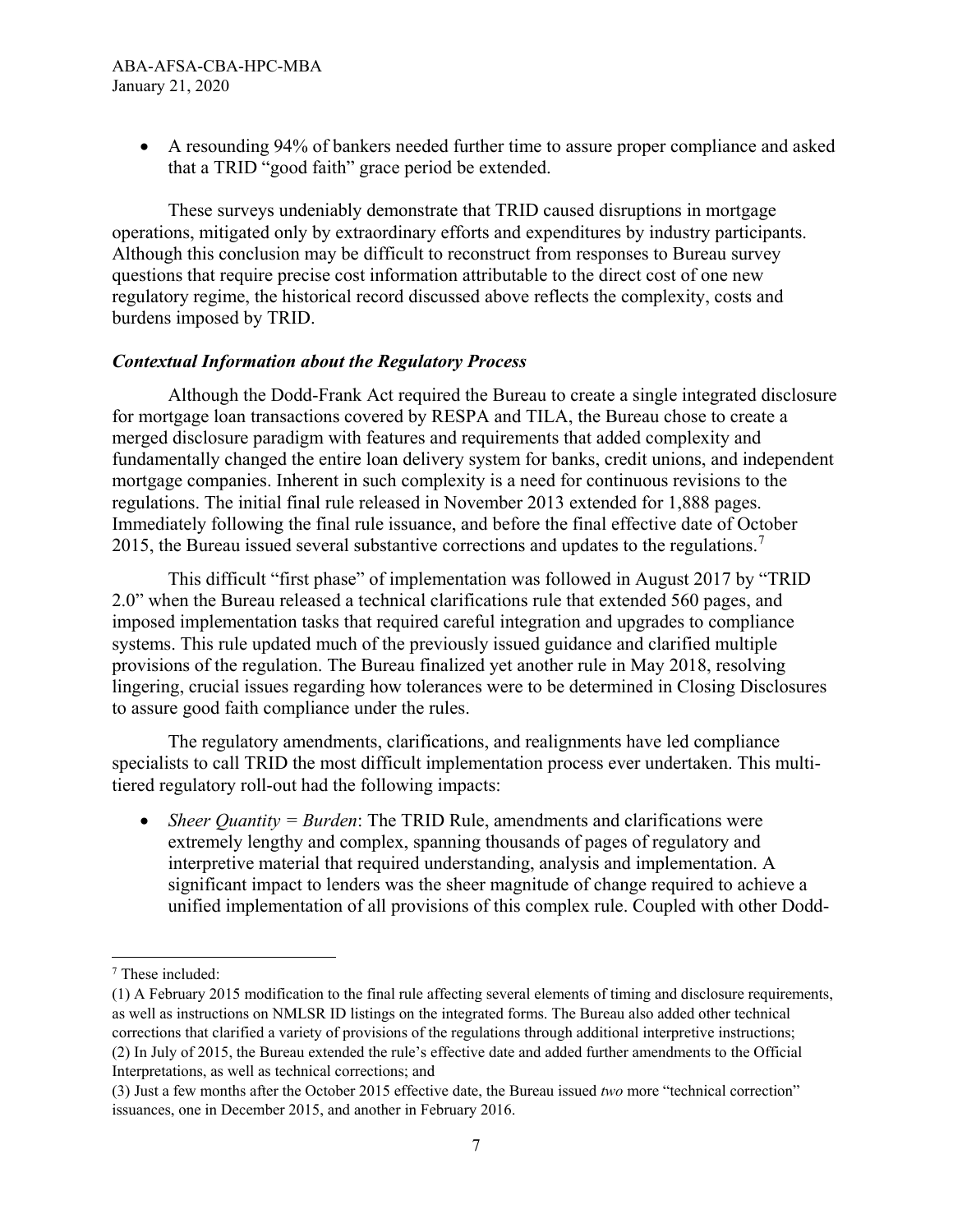l

Frank mortgage reforms occurring at the time<sup>[8](#page-7-0)</sup>, TRID's voluminous scope destabilized business models and legal/risk calculations across all markets.

- *Continuous Tweaks = Burden*: While the changes to rule may have been necessary, and in some cases welcomed by industry, they nonetheless required significant process and system adjustments. Often, what the Bureau would classify as a "non-substantive" or "technical fix" would require institutions to revisit the configurations of their automated disclosure and compliance systems to assure the systems were aligned with rule adjustments. The large volume of such "small adjustments" led to large volumes of system upgrades—and significant costs.
- *Complexity = Burden*: In a qualitative sense, the TRID Rule is very prescriptive and detailed, imposing significant impediments to lenders' abilities to tailor or structure transactions in ways that even slightly deviate from the regulation's "black letter" instructions. The rule's timing requirements and mathematical calculations must be strictly observed.
- *Legal Doubt = Burden:* As more fully described in the appendix, a critical element of uncertainty under TRID is the applicability, scope, and effect of RESPA and TILA's liability provisions given the merger of the new regulations and overhaul of applicable mortgage-related disclosures. At the launch of the new rules, institutions faced significant legal uncertainty regarding liabilities, new statutory remedies, extent of applicable penalties, and the impact of technical or "glitch" violations that could render loans unsellable in the secondary market. Equally important was the uncertainty regarding assignee liability and the threat of buy-backs for unintentional errors. For instance, the lack of a regulatory cure for numerical clerical errors under TILA or RESPA causes potential liability and inhibits secondary market investors from purchasing immaterially non-compliant and otherwise saleable "dented" loans. With uncertain liability, market participants assume that the more stringent penalties will apply in all instances of noncompliance, even if that is not the intent of the law or the Bureau. The issue of legal uncertainty remains unsettled today, but at the initial stages of TRID implementation, it resulted in very high expenditures on outside counsel and compliance consultant reviews.

### *Contextual Information about Regulatory Structure & Implementation*

It is important to fully understand the reasons that TRID implementation was such a challenging and costly endeavor. Implementing TRID involved much more than just assuring that correct numbers are recorded into correct boxes. The scope and impact of this rulemaking was truly extraordinary, and we ask that the Bureau consider the following as part of the assessment of "burdens" associated with TRID.

<span id="page-7-0"></span><sup>8</sup> The Bureau should evaluate the wisdom of initiating multiple rulemakings concurrently. While many Dodd-Frank provisions had specific timing requirements governing the issuance of rules, there was no such "deadline" for the integrated disclosures. The Bureau should evaluate the internal decision process that determined that it would be prudent to launch both the statutorily required mortgage rulemakings and the TRID disclosures so close together.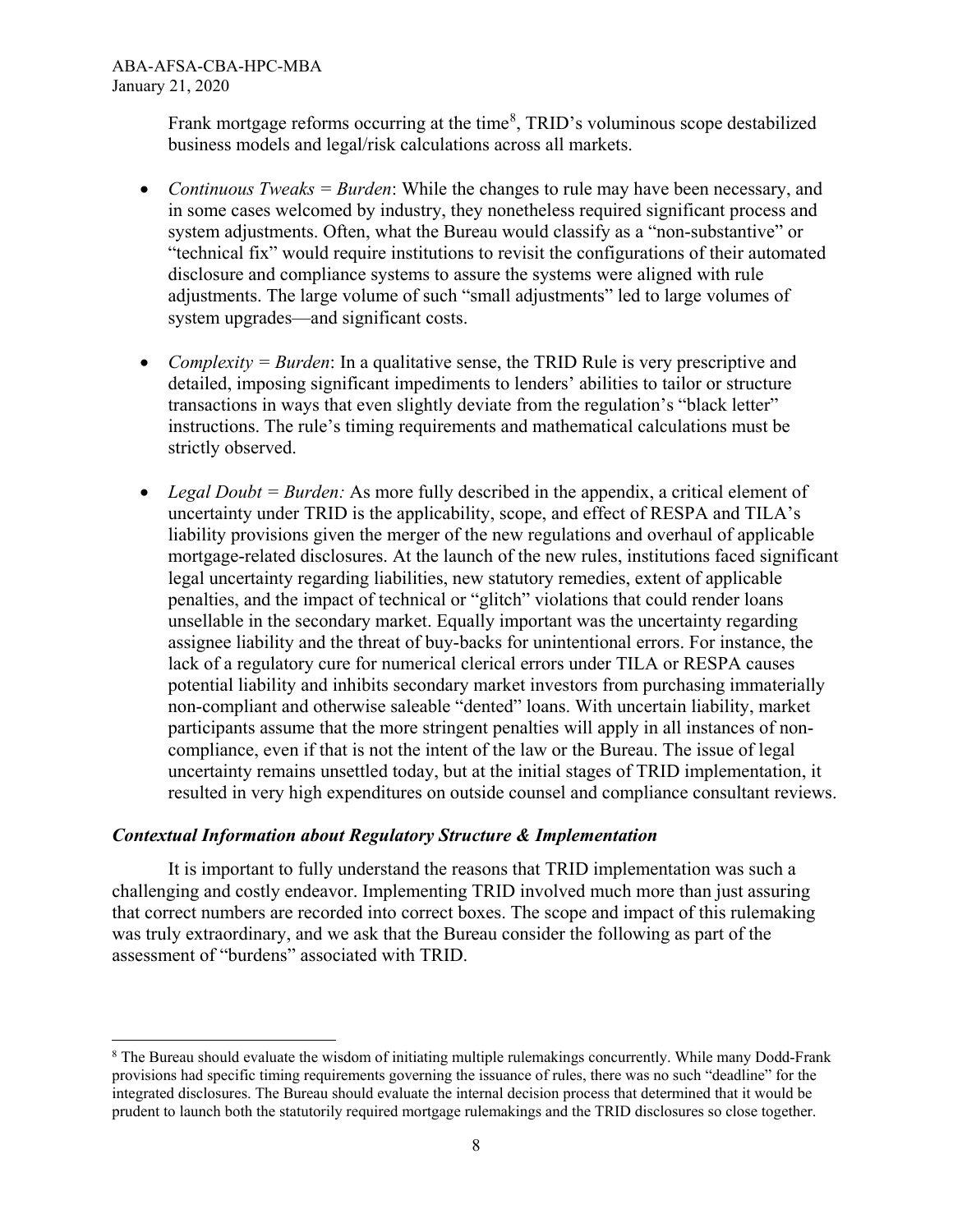- The TRID Rule is the Foundational Framework for Mortgage Transactions: Together, the TILA and RESPA disclosures provided (and still provide) the fundamental structure, or "grid," for the mortgage transaction. In this sense, most residential loan products, sales and marketing arrangements, compensation structures, business relationships, informational transfers to consumers, and transaction timing requirements are built with these two statutes as the foundation. The reformation of these two mortgage-related regulations under TRID required a reconstruction of the *entire* loan delivery system.
- Compliance Required Staggered "Phases:" As described above, vendors that built TRID compliance systems needed considerable time to construct completely new disclosure and compliance arrangements. Compliance with TRID involved the following stages, each of which was dependent upon the completion of the previous stage: (1) Compliance vendors developed new systems; (2) Compliance vendors tested these new systems; (3) Creditors and other system users reviewed vendor systems for compliance with the rules and compatibility with their products, systems, and workflows. This stage also required assessment of which product lines were still feasible, and which products had to be discontinued or altered to comply with the new legal regime; (4) Creditors and compliance vendors tested and troubleshot, and, for many institutions, confirmed that new systems interfaced with existing systems; and (5) All staff (including loan officers and supervisory staff) were trained extensively and new procedures for ongoing testing and quality control reviews were implemented.
- Implementation Required Coordination with Third Parties: TRID imposed a whole new set of stringent requirements on creditors regarding accuracy of real estate settlement fee disclosures and tolerances. The Rule thus significantly changed the contracts and relationships that lenders have with independent settlement service providers that are required to complete the mortgage transaction. TRID's fee disclosure tolerances forced creditors to minimize (or eliminate) risks of inadvertent price changes with any party selected to participate in the transaction. The new tolerances placed full legal responsibility on the lender to arrive at essentially guaranteed prices, even where they did not control the charges. Importantly, liabilities due to tolerance violations have been assumed to be high under TRID and all third-party agreements would therefore need to reflect this risk.<sup>[9](#page-8-0)</sup> Both timing and disclosure content factors created and continue to pose risks to lenders under the TRID scheme, and all creditors had to reassess their relationship with outside providers and determine whether to produce and deliver the final disclosures rather than assign that function to closing agents. This "fee guarantee" and the systems necessary to issue accurate corrections or reimbursements to consumers when inaccuracies occurred continue to impose significant costs on lenders that cannot be controlled effectively. [10](#page-8-1)

<span id="page-8-0"></span><sup>9</sup> Because the Bureau placed the integrated disclosures under Regulation Z, industry generally assumes the civil liability scheme for TILA disclosure violations would apply to all TRID violations. That scheme for residential real estate loans is set forth in Section 130 of TILA and, with respect to high cost loans, Section 131. See more discussion on this point below, at Appendix,  $#1$ .<br><sup>10</sup> Banks and independent mortgage lenders had to assess ways to allow them to quote accurate fees within

<span id="page-8-1"></span>extremely tight timeframes—three days after application—a point there hardly any information is known about either the collateral property or the underwriting details of the consumer.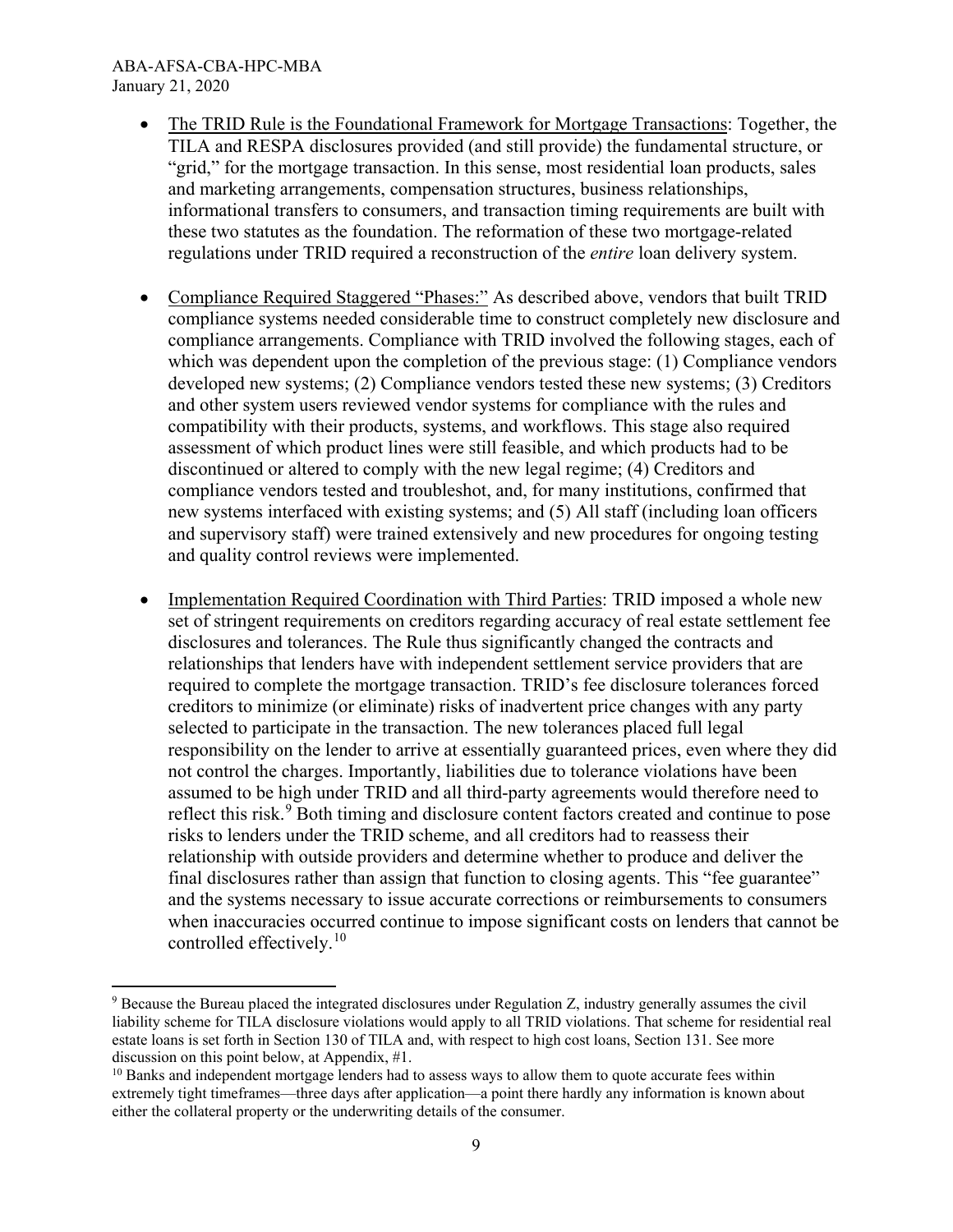- Compliance Must Conform to Investor Demands: The most important third-party relationship for mortgage originators is with secondary market purchasers of originated loans. Since secondary market players are exposed to liability for compliance mistakes contained in the transferred asset, they often impose compliance overlays to guarantee conformity to law. Originators therefore have to assure strict compliance with TRID's requirements *as well as* investor guidelines in order to assure funding for mortgage transactions. Ambiguities in assignee liability standards became a major and very costly issue in the first months following TRID's effective date. Lenders experienced widespread difficulties in placing their TRID loans with investors due to concerns over potential liability for rule uncertainties, formatting errors, and technical mistakes. In the initial aftermath of the rule's implementation, very few loans were being sold at all imperiling the liquidity of the market. Different investors and due diligence firms had different interpretations of the rule. Many investors and their third party due diligence providers took extremely conservative interpretations of the TRID Rule, and rejected loans due to immaterial, technical deficiencies. For instance, text alignments or rounding errors were deemed to be material, and therefore disqualifying faults in a loan file. The indeterminate liability and doubts about the cure provisions—problems that persist today—meant that errors stemming from ambiguity and conflicting interpretations caused large percentages of loans to be labeled as defective by investors, even where such defects were only technical and presented no credit risk nor risk of harm to consumers.
- Compliance had to Accommodate Variances across States and Programs: The magnitude of the TRID changes was overwhelming for institutions of all sizes, and the enormous changes brought about by TRID had to be implemented upon a very wide array of products that had been designed to accommodate varying consumer needs. The complexity of this rule was exacerbated by the fact that each transaction differed in accordance to customer negotiations, arrangements and fee apportionments that occur in typical mortgage transactions. In addition, the new rules had to accommodate existing variances in state and local requirements and customary local practices that had evolved over decades. In short, TRID applies to a transaction that is not monolithic or static—it is flexible and may fluctuate from deal to deal, product to product, and market to market. Consumers benefit from this variation, and creditors' compliance efforts had to resolve diverse issues with accuracy and efficiency.

# *Ongoing Costs & Burdens Remain Elevated*

The Bureau's request for information reflects that an important element in assessing the TRID Rule's effect on firms will be an analysis on "what are the TRID Rule's ongoing costs and cost savings to firms."[11](#page-9-0) To this end, we offer data from **ABA's May 2018[12](#page-9-1) and 2019 Real** 

<span id="page-9-0"></span> <sup>11</sup> 84 Fed. Reg. at 64439.

<span id="page-9-1"></span> $12$  ABA,  $25<sup>th</sup>$  Annual ABA Residential Real Estate Survey Report, May 2018, [https://www.aba.com/-](https://www.aba.com/-/media/documents/reports-and-surveys/real-estate-lending-survey-report-2018.pdf?rev=b2a6e23dca234eb5b003e0ce0ddd56a0&hash=041B12660E036B4944615AAFB433C01C) [/media/documents/reports-and-surveys/real-estate-lending-survey-report-](https://www.aba.com/-/media/documents/reports-and-surveys/real-estate-lending-survey-report-2018.pdf?rev=b2a6e23dca234eb5b003e0ce0ddd56a0&hash=041B12660E036B4944615AAFB433C01C)[2018.pdf?rev=b2a6e23dca234eb5b003e0ce0ddd56a0&hash=041B12660E036B4944615AAFB433C01C.](https://www.aba.com/-/media/documents/reports-and-surveys/real-estate-lending-survey-report-2018.pdf?rev=b2a6e23dca234eb5b003e0ce0ddd56a0&hash=041B12660E036B4944615AAFB433C01C)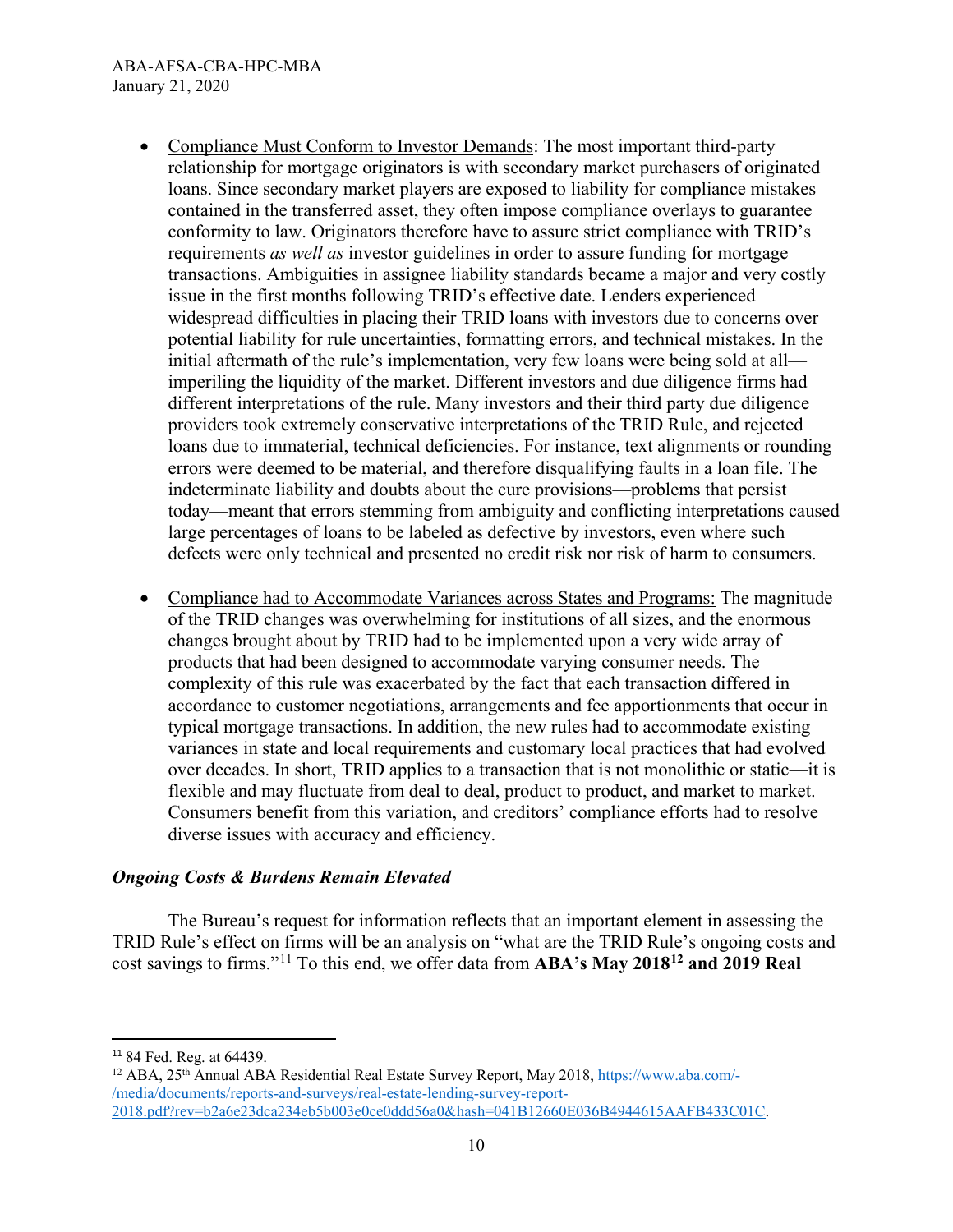l

**Estate Lending Surveys[13](#page-10-0)** (for transactions covering the previous 12 months) to demonstrate that the adverse impact of regulatory burdens on banks remain very high. This latest data show –

- In 2017, 77% of responding banks report a "moderate to extreme" negative impact stemming from mortgage regulation, with 24% reporting "extreme" impact. In 2018, the data reflect 58% reporting a "moderate to extreme" negative impact stemming from mortgage regulation, with 9% reporting "extreme" impact.
- In 2017, 96% reported higher mortgage-specific compliance costs in light of regulations; in 2018, 63% reported increasing regulatory costs.
- In 2017, 83% of responding banks reported that they increased, or planned to increase, personnel costs in light of regulations, and in 2018, the number settled somewhat at 43%.
- In 2017, 97% of reporting banks registered actual increases in legal/regulatory consulting costs because of regulations; in 2018, 69% reported increases.
- In 2018, the primary drivers of increased compliance costs were: loss of efficiency, increased costs for third-party vendor services, increased personnel costs, increased education and training costs, increased time allocation, and increased technology costs.

Although the 2018 and 2019 Real Estate Lending Surveys did not isolate TRID-specific burdens on institutions, they do indicate that regulatory impact continues to be substantial in ongoing operations and that there is a critical need to focus on compliance burden reduction. In both 2018 and 2019, regulatory and compliance burdens remained one of the top 5 "Primary Concerns" related to residential mortgage operations.

The Associations believe these results to be significant information that should be considered in the TRID assessment. As described above, regulatory compliance burdens associated with residential mortgage lending are inextricably tied to TRID systems and TRIDrelated expenditures because the consumer interface and origination processes that underlie all mortgage compliance efforts are tightly intertwined with TRID. For instance, although the 2017 and 2018 data compliance burden may be attributable, in large part, to the new HMDA regulations that became effective in that time frame, these burdens are still tied to TRID, as the systems and data points necessary to fully comply with HMDA directly impact TRID compliance.

The Associations recognize the importance of the Bureau's attempts to collect cost and burden information attributable only to TRID. To that end, we are currently conducting additional member surveys to gather more information to isolate the impact of the TRID Rule upon creditor operations. However, we are mindful that in most instances, cost-specific data will not be feasibly available. Therefore, working with our members we have designed supplementary surveys that should reflect information lenders do have on TRID's impact. These surveys will seek more data on: TRID-specific processes instituted by creditors to comply, the

<span id="page-10-0"></span><sup>&</sup>lt;sup>13</sup> ABA, 26<sup>th</sup> Annual ABA Real Estate Lending Survey Report, May 2019, [https://www.aba.com/-](https://nam02.safelinks.protection.outlook.com/?url=https%3A%2F%2Fwww.aba.com%2F-%2Fmedia%2Fdocuments%2Freports-and-surveys%2Freal-estate-lending-survey-report-2019.pdf%3Frev%3D8689adc29f634cddad62f9e678b0f4aa&data=02%7C01%7C%7C5719f2e75d564b9049ab08d79aa527f7%7Ca3b37c3eb73049669c214ffd576396de%7C0%7C1%7C637147906460883007&sdata=Dw91MYj7qW%2FW%2F2dkXGX7TpRqD4jzEbUSWsjkt%2B3FHJo%3D&reserved=0) [/media/documents/reports-and-surveys/real-estate-lending-survey-report-](https://nam02.safelinks.protection.outlook.com/?url=https%3A%2F%2Fwww.aba.com%2F-%2Fmedia%2Fdocuments%2Freports-and-surveys%2Freal-estate-lending-survey-report-2019.pdf%3Frev%3D8689adc29f634cddad62f9e678b0f4aa&data=02%7C01%7C%7C5719f2e75d564b9049ab08d79aa527f7%7Ca3b37c3eb73049669c214ffd576396de%7C0%7C1%7C637147906460883007&sdata=Dw91MYj7qW%2FW%2F2dkXGX7TpRqD4jzEbUSWsjkt%2B3FHJo%3D&reserved=0)[2019.pdf?rev=8689adc29f634cddad62f9e678b0f4aa.](https://nam02.safelinks.protection.outlook.com/?url=https%3A%2F%2Fwww.aba.com%2F-%2Fmedia%2Fdocuments%2Freports-and-surveys%2Freal-estate-lending-survey-report-2019.pdf%3Frev%3D8689adc29f634cddad62f9e678b0f4aa&data=02%7C01%7C%7C5719f2e75d564b9049ab08d79aa527f7%7Ca3b37c3eb73049669c214ffd576396de%7C0%7C1%7C637147906460883007&sdata=Dw91MYj7qW%2FW%2F2dkXGX7TpRqD4jzEbUSWsjkt%2B3FHJo%3D&reserved=0)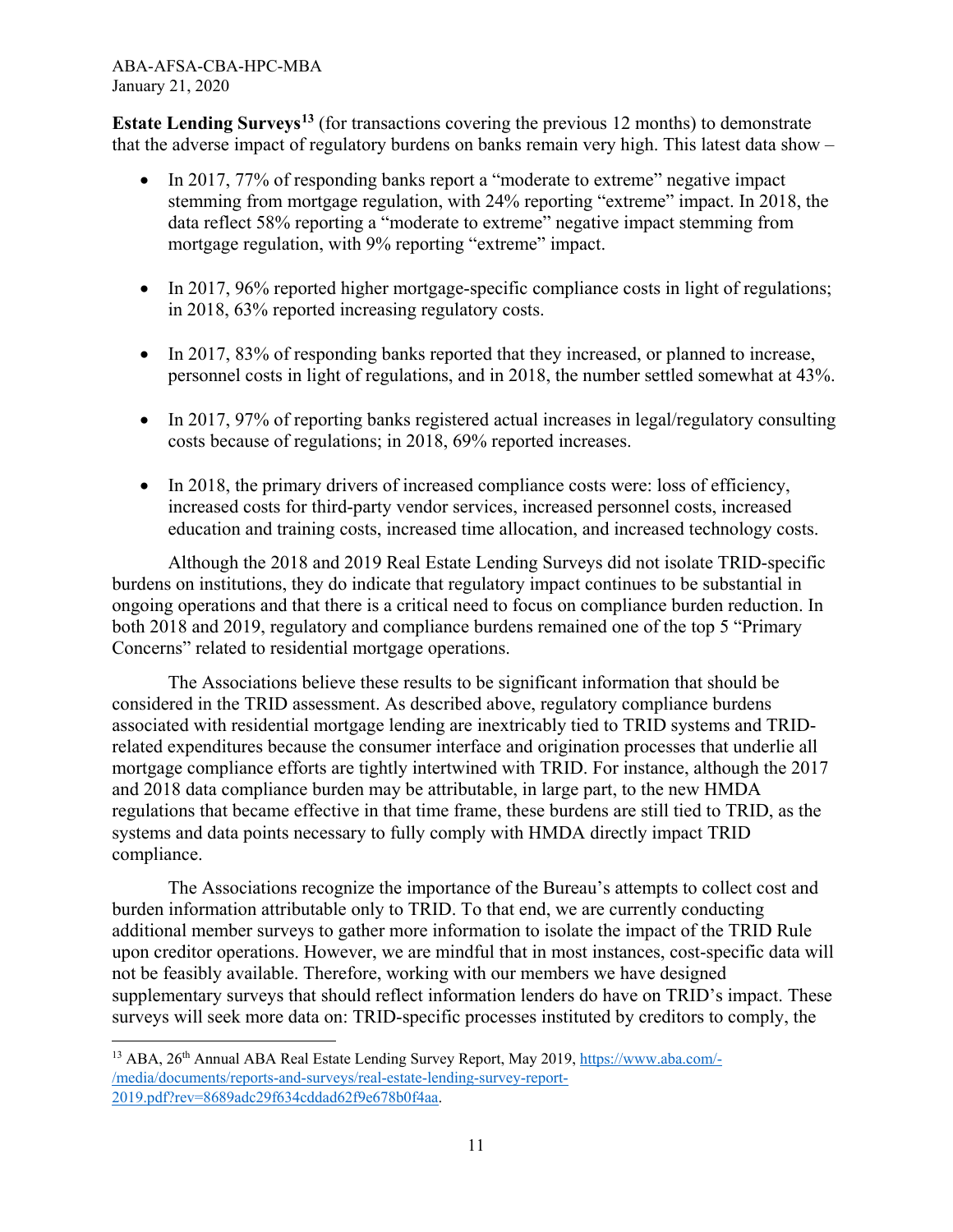incidence of delays in loan closings, impact on product offerings, frequency of refunds or lender credits, and other matters.

The Associations respectfully request that the Bureau keep the comment docket open until we can complete this survey. We believe that data and findings from our additional survey can be submitted to Bureau staff by the end of February 2020.

### *Conclusion*

The regulatory reforms imposed by TRID required a complete overhaul of existing mortgage disclosure regimes and affected the entire origination chain; as such, these reforms were expensive and time-consuming, and they continue to impose burdens to this day. The Associations appreciate the Bureau's efforts to assess TRID's effectiveness in meeting legislative objectives, and we largely agree with the assessment plan set forth in the RFI to evaluate the costs, benefits and value of the TRID Rule for both the industry and consumers. We believe this assessment should result in identifying paths to reducing regulatory costs, facilitating compliance, and assuring that the TRID disclosure scheme succeeds in informing and empowering consumers in the mortgage origination process. In the appendix that follows, we set forth our priority recommendations towards helpful reforms that will advance efficiency and promote RESPA and TILA's statutory objectives.

We commend the Bureau's efforts to improve its regulations and look forward to offering further assistance in this worthy endeavor.

Respectfully,

American Bankers Association American Financial Services Association Consumer Bankers Association Housing Policy Council Mortgage Bankers Association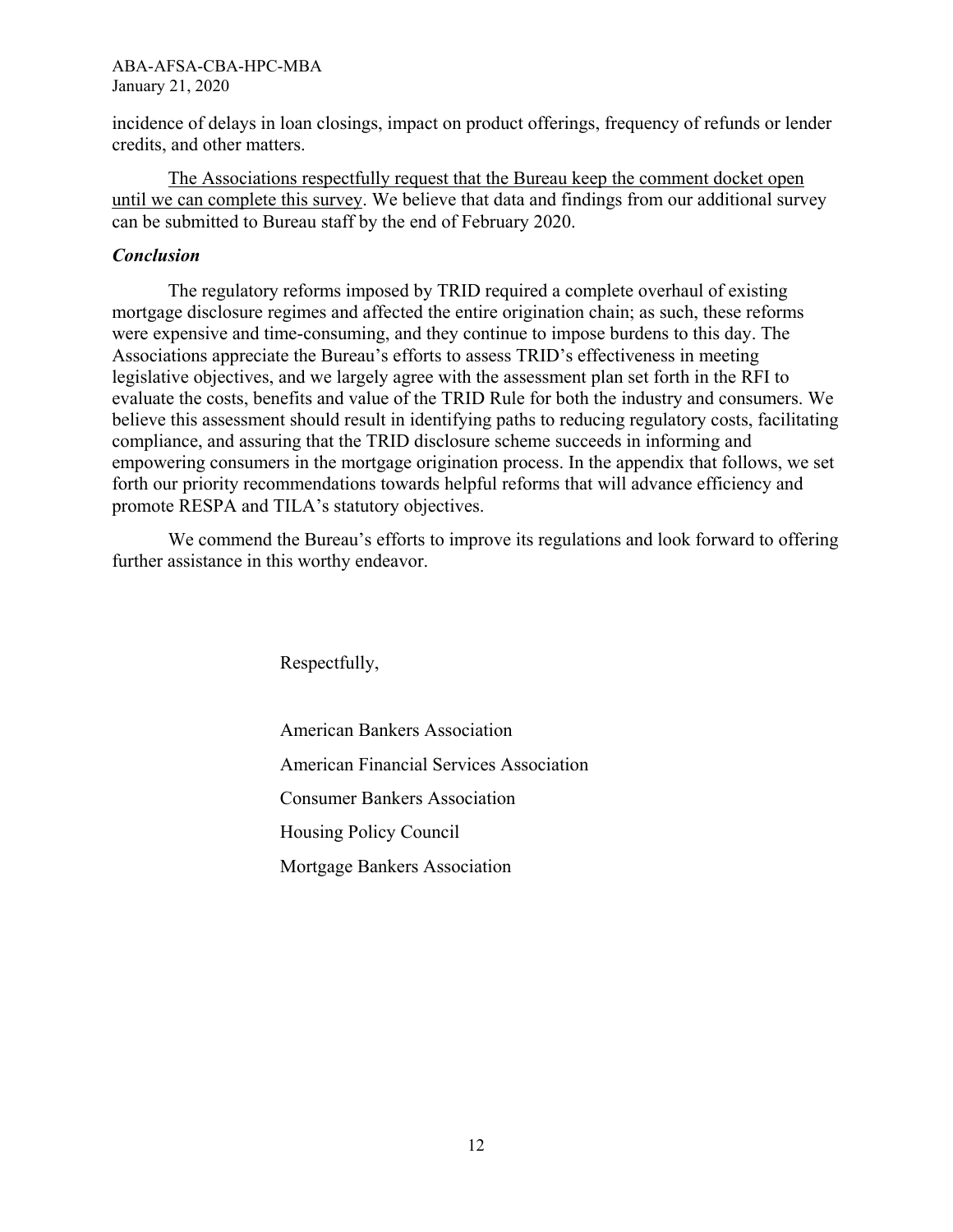### **APPENDIX: TARGETED REFORMS**

### *The Bureau Should Amend the TRID Rule to Simplify and Clarify Disclosure Requirements, Correct Inconsistencies, and Ensure Requirements Align with Statutory Authority*

The requirements for completing and issuing the TRID forms are incredibly complex. In some areas they are incomplete or inconsistent (*e.g.*, the rounding rules and treatment of specific credits are different between the Loan Estimate and Closing Disclosure). This creates significant risk for creditors and increases costs for consumers given the potential for broad creditor liability under the rule. The Bureau could eliminate these issues by clarifying, correcting, and simplifying the TRID Rule.

As an initial matter, the Bureau should consider wholesale revisions to ensure the rule does not extend beyond its statutory mandate. In particular, TILA and RESPA require creditors to provide "good faith estimates" of costs.<sup>[14](#page-12-0)</sup> The Bureau expansively interpreted these provisions to adopt a complex set of "tolerance" rules. In most circumstances, these rules prohibit creditors from charging borrowers for the actual costs associated with a transaction if those costs exceed the amount originally disclosed.<sup>[15](#page-12-1)</sup> In other words, the Bureau converted a statutory requirement to provide a cost estimate into a regulatory requirement to provide a cost guarantee. Under TRID, such cost "guarantees" even apply to transfer taxes and other items that consumers bear even if they were not obtaining a loan. The Bureau should amend the regulation so that it meets, but does not exceed, the actual statutory mandate.

This could be achieved by removing the overly burdensome and complex "tolerance" and redisclosure scheme. In its place, we recommend the Bureau adopt a simplified requirement that (1) the initial Loan Estimate ("LE") be based on the best information reasonably available; (2) revised LEs be issued and updated based on the best information reasonably available when the borrower requests a change to the loan terms or product (including if the rate is locked or otherwise changed); and (3) the CD disclose actual costs or the best information reasonably available when actual costs are unknown.

In addition, the Associations propose the following targeted changes, which would, consistent with the Bureau's statutory mandate, resolve uncertainty surrounding TRID liability and eliminate unnecessary compliance burden associated with the TRID Rule's technical requirements.[16](#page-12-2)

#### *1. Clarify Liability Associated with TRID Errors and Create Mechanisms for Cures.*

Properly completing TRID disclosures requires careful application of a hyper-technical rule to complex mortgage and real estate transactions that involve multiple unrelated parties. Technical errors—minor errors that are unlikely to have a material impact on the consumer's understanding of the transaction, particularly if they are corrected quickly—are inevitable. The

 $\overline{\phantom{a}}$ 

<span id="page-12-0"></span><sup>14</sup> 12 U.S.C. § 2604(c); 15 U.S.C. § 1638(b)(2)(A).

<span id="page-12-1"></span><sup>15</sup> 12 C.F.R. § 1026.19(e)(3).

<span id="page-12-2"></span><sup>16</sup> Pursuant to the Dodd-Frank Act, the Bureau is to "exercise its authorities under Federal consumer financial law for the purposes of ensuring that … outdated, unnecessary, or unduly burdensome regulations are regularly identified and addressed in order to reduce unwarranted regulatory burdens[.]" 12 U.S.C. § 5511(b).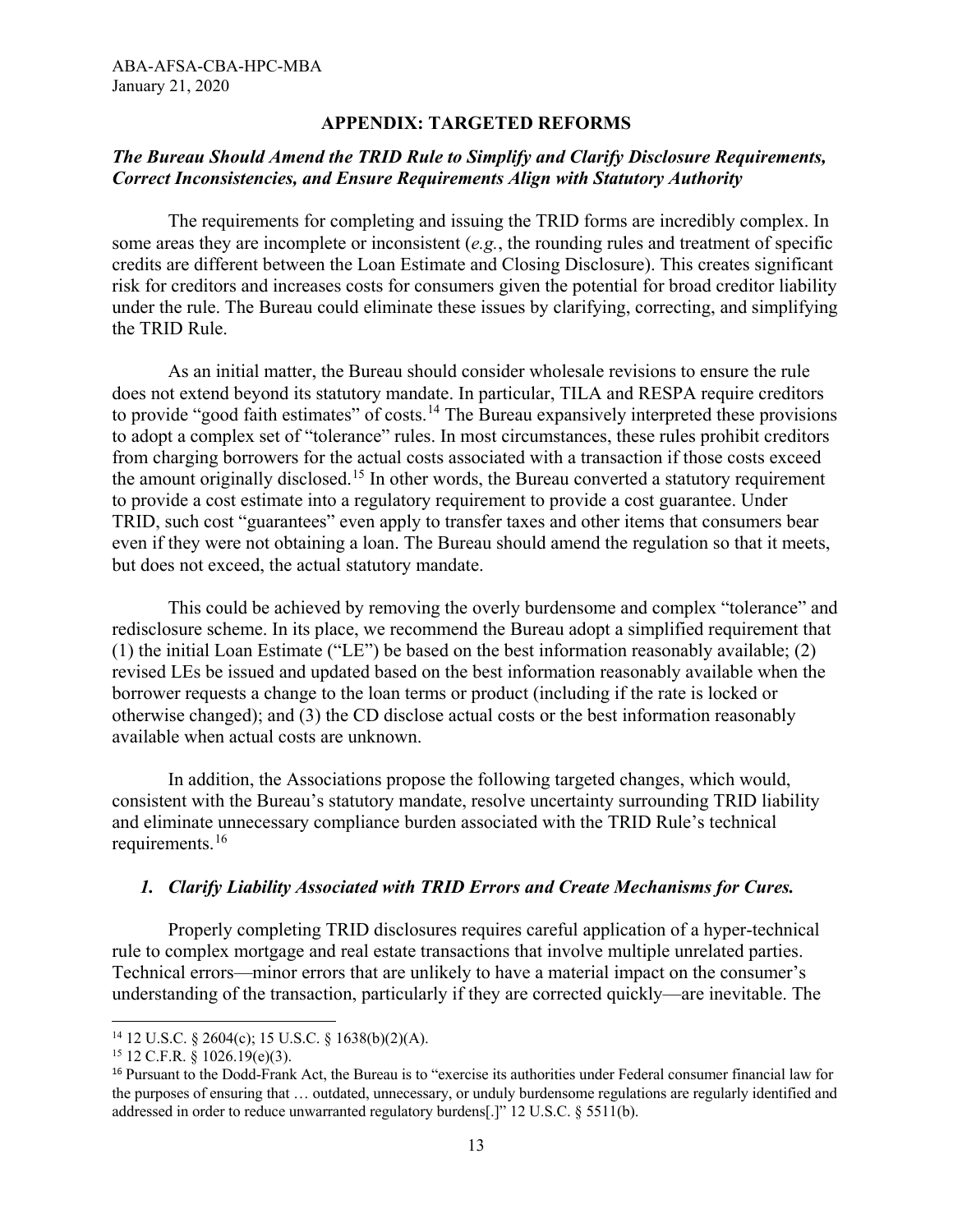rule should acknowledge this reality by allowing creditors to correct errors and by ensuring that the associated liability is commensurate with potential consumer harm.

Currently, liability associated with TRID errors is unclear and disproportionate to the potential consumer harm caused by common and unavoidable mistakes. While the Dodd-Frank Act directed that the TILA and RESPA disclosures be combined into a single disclosure, it did not amend the statutory provisions governing liability for the disclosures. This omission continues to cause concern because TILA permits borrowers to sue creditors and assignees for failing to comply with the pre-existing TILA mortgage disclosure requirements and RESPA does not. Despite industry requests for clarity, the Bureau declined to create a bright line rule. Instead, it initially chose to address the issue by stating that it "believes these detailed discussions of the statutory authority [in the section-by-section analysis of the final rule] for each of the integrated disclosure provisions provide sufficient guidance for industry, consumers, and the courts regarding the liability issues raised by the commenters."[17](#page-13-0)

The Bureau subsequently stated—albeit not in formal guidance—that, "while the [TRID] rule does integrate the TILA disclosures with the disclosures required under [RESPA], it did not change the prior, fundamental principles of liability under either TILA or RESPA."[18](#page-13-1) Industry has continued to express concerns regarding the lack of clarity regarding liability. In response, the Bureau published annotated versions of the LE and CD that provide citations to the underlying statutory provisions of TILA. However, these "TILA Mapping Disclosures" are not completely aligned with the preamble to the TRID Rule.

While the Bureau's actions to address industry's liability questions have been helpful, significant ambiguity remains, and the possibility that minor errors trigger maximum liability remains. This lack of certainty has unnecessarily hindered the sale of loans, resulting in reduced credit availability. For example:

- Loan purchasers—who have potential TILA liability exposure—have refused to purchase loans where the settlement agent's license ID number is missing.<sup>[19](#page-13-2)</sup>
- Creditors wishing to sell mortgage loans are directed to refund fees where the fee amount was disclosed accurately but placed in the wrong section of the form.

These technical issues do not result in borrower harm and should not create liability for a creditor or an assignee that inhibits the sale of a loan on the secondary market. Instead, creditors should be given the opportunity to correct these errors. If liability attaches, it should be appropriately related to the severity of the error that occurred.

To resolve these issues, the Bureau should amend the TRID Rule by:

<span id="page-13-0"></span> $\overline{a}$ <sup>17</sup> 78 Fed. Reg. 79730, 79757 (Dec. 31, 2013).

<span id="page-13-1"></span><sup>&</sup>lt;sup>18</sup> Letter from Richard Cordray, Director, CFPB to David Stevens, President and CEO, MBA (dated Dec. 29, 2015), http://static.ow.ly/docs/Director%20Cordray%20to%20David%20Stevens%20MBA%202015.12.29%20copy\_49CV .pdf.

<span id="page-13-2"></span><sup>&</sup>lt;sup>19</sup> While this is due to the Dodd-Frank amendments to TILA, the Bureau should consider using exemption authority to address issues with non-finance charge "numerical" disclosures.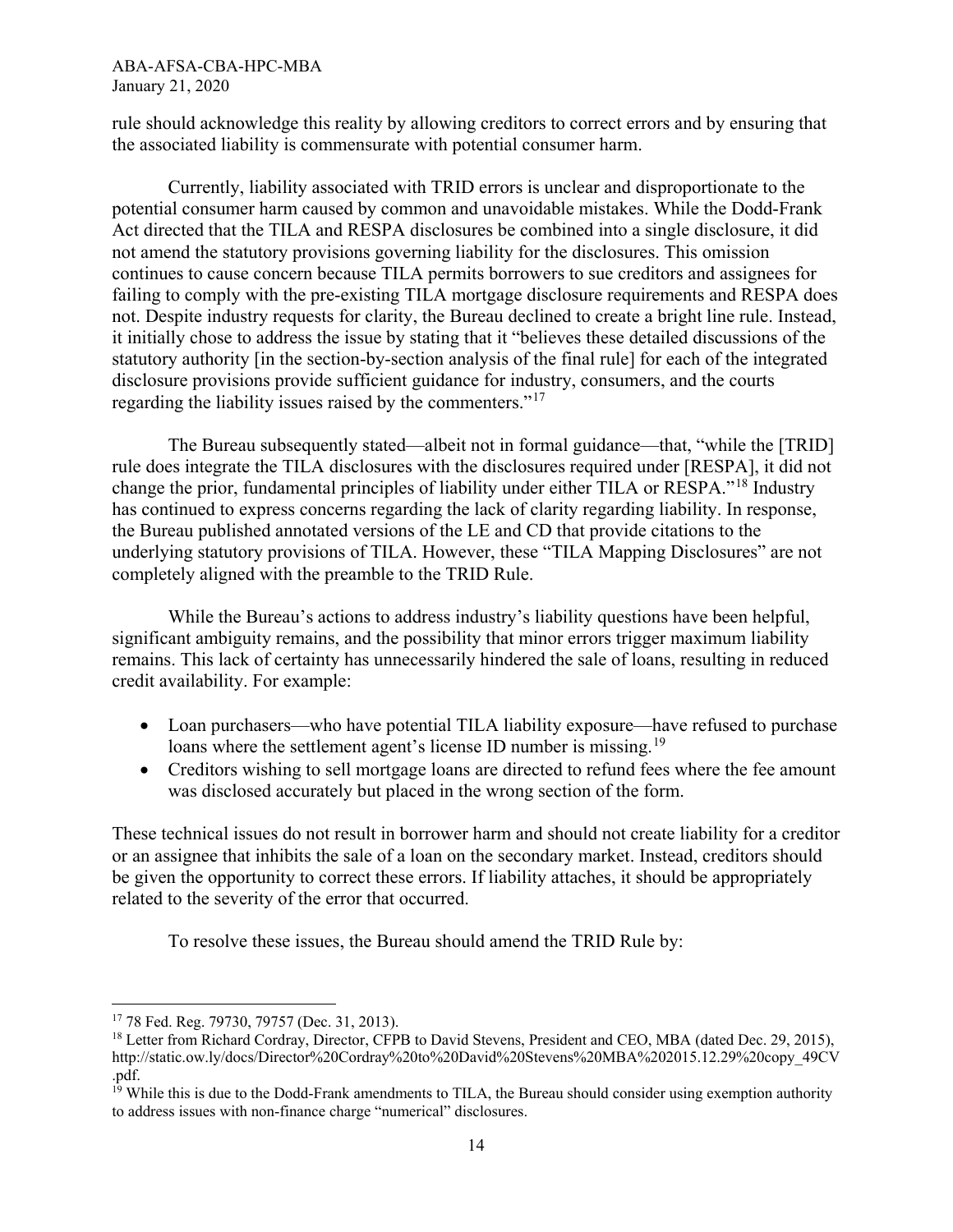$\overline{\phantom{a}}$ 

- Clarifying in a formal interpretation that errors on the initial LE, or any CD other than the final CD provided to the consumer, do not provide for a separate private right of action. As noted above, former Director Cordray stated that this was the case in a non-binding letter to the MBA in December [20](#page-14-0)15.<sup>20</sup> Although welcome, that letter does not afford a sufficient level of certainty and protection to creditors or loan purchasers.
- Amending Regulation Z to create a "cure" for items that do not affect the finance charge so that statutory damages do not apply to those errors.<sup>[21](#page-14-1)</sup> Disclosures related to finance charges are generally the most important and, thus, they should carry the most significant potential liability. The Bureau should provide additional mechanisms for correcting errors to avoid liability, including:
	- o Allowing creditors to cure numeric and non-numeric errors on the LE using a revised LE or a CD, unless the error was associated with a closing cost subject to tolerances (to the extent that the Bureau retain tolerances in the Rule);
	- o Establishing a mechanism to correct clerical numeric errors that do not affect the finance charge, even if the CD provided at consummation contained the error; and
	- o Establishing a mechanism to cure untimely provision of the LE and CD. For example, today, creditors can cure errors that extend the rescission period by issuing corrected disclosures and informing the borrower that their rescission period has not expired. This is commonly referred to as "reopening rescission." A similar cure mechanism could be made available for timing errors associated with an untimely CD.
	- o Clarifying that that TILA Section  $130(b)^{22}$  $130(b)^{22}$  $130(b)^{22}$  can be used to correct errors (1) associated with disclosures that were not adopted under TILA Part B and (2) that are not "mathematical."

In addition, we urge the Bureau to expand upon interpretations that state that there is no civil liability for errors that are unknown at closing and figures must be based on the "best available information" available at that time. The Bureau should clarify how to satisfy the "best

<span id="page-14-0"></span><sup>&</sup>lt;sup>20</sup> Letter from Richard Cordray, Director, CFPB to David Stevens, President and CEO, MBA (dated Dec. 29, 2015), http://static.ow.ly/docs/Director%20Cordray%20to%20David%20Stevens%20MBA%202015.12.29%20copy\_49CV .pdf.

<span id="page-14-1"></span><sup>&</sup>lt;sup>21</sup> Alternatively, the Bureau should provide interpretive guidance that TILA section 130(b) allows creditors to cure all TRID violations by providing a refund of any understated cost and a corrected disclosure.

<span id="page-14-2"></span><sup>&</sup>lt;sup>22</sup> TILA § 130(b), which is codified at 15 U.S.C. § 1640(b), provides that "[a] creditor or assignee has no liability under this section or section 1607 of this title or section 1611 of this title for any failure to comply with any requirement imposed under this part or part E, if within sixty days after discovering an error, whether pursuant to a final written examination report or notice issued under section  $1607(e)(1)$  of this title or through the creditor's or assignee's own procedures, and prior to the institution of an action under this section or the receipt of written notice of the error from the obligor, the creditor or assignee notifies the person concerned of the error and makes whatever adjustments in the appropriate account are necessary to assure that the person will not be required to pay an amount in excess of the charge actually disclosed, or the dollar equivalent of the annual percentage rate actually disclosed, whichever is lower."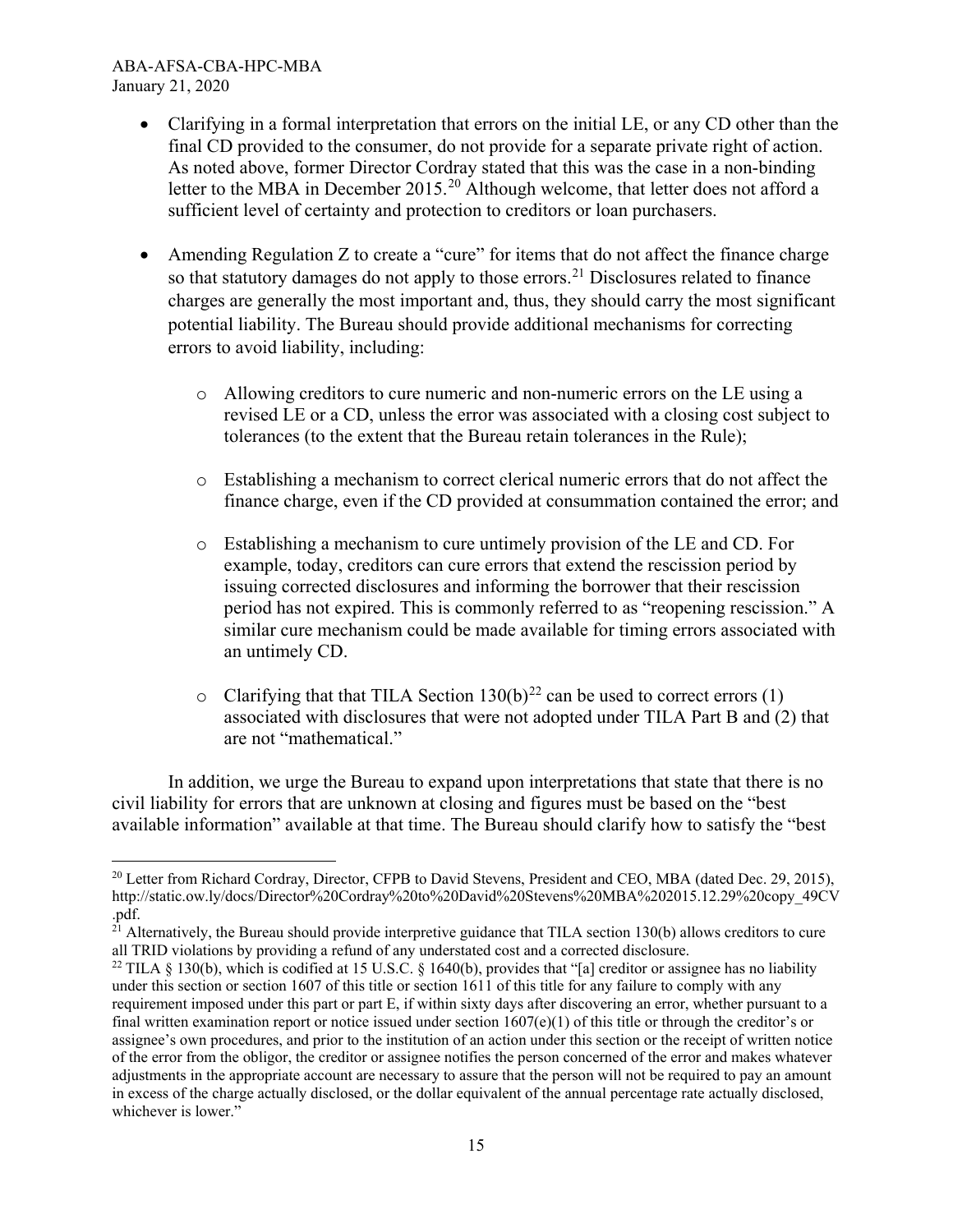information reasonably available" standard for these items. For example, the Bureau should issue guidance illustrating how a creditor can satisfy the standard for estimated property taxes when it is known that publicly available information is not correct because taxes will change at or after purchase (e.g., the purchaser may lose a homestead exemption or taxes will eventually increase after construction).

### *2. Clarify and expand the definition of "bona fide personal financial emergency."*

The TRID Rule requires a certain amount of time to pass after the LE and CD are delivered before a mortgage transaction can be consummated, but these "waiting periods" can be waived in certain circumstances. In particular, the initial LE must be delivered at least seven business days before consummation, and the initial CD (and certain corrected CDs) must be received at least three business days before consummation.<sup>[23](#page-15-0)</sup> However, consumers may modify or waive these waiting periods if "the consumer determines that the extension of credit is needed to meet a bona fide personal financial emergency."[24](#page-15-1) The official interpretations only provide one example of a qualifying bona fide personal financial emergency: "The imminent sale of the consumer's home at foreclosure, where the foreclosure sale will proceed unless loan proceeds are made available to the consumer during the waiting period...."<sup>[25](#page-15-2)</sup>

By adopting an "intentionally narrow" illustration, <sup>[26](#page-15-3)</sup> the Bureau effectively has eliminated the statutory exception established by Congress. Indeed, we have been unable to identify a lender that would make a loan to a consumer who is days away from losing their home in a foreclosure. Further, very few creditors are willing to grant a waiver for any other reason because they are concerned that a regulator or court will later determine that the emergency did not qualify as a bona fide personal financial emergency under the rule. This is true even when consumers are faced with potential loss of thousands of dollars.

To appropriately align the rule with Congress' intent, the Bureau should clarify and expand the definition to ensure that consumers are permitted to waive waiting periods when they determine that satisfaction of the waiting period could lead to financial loss. In particular, we request that the Bureau provide additional examples of qualifying events that creditors may encounter. This should include an example that allows a consumer to waive the waiting period to ensure the loan closes within the time required by a purchase contract if the consumer would otherwise lose their earnest money deposit. This circumstance should be considered a bona fide personal financial emergency because the failure to close on time could prevent borrowers from becoming homeowners and the lost earnest money deposit could represent a significant portion of their life savings. Other circumstances, including being without a residence because of an expiring lease or property sale occurring before closing or job orders to relocate by a certain date, also have the potential for such serious negative financial consequences that justify treatment as bona fide personal financial emergencies.

### *3. Correct current sample disclosures and create more.*

The Bureau created several sample LEs and CDs that illustrate how the disclosures should be completed for various transactions when it finalized the 2013 TRID Rule. However, it

<span id="page-15-0"></span><sup>&</sup>lt;sup>23</sup> 12 C.F.R. §§ 1026.19(e)(1)(ii)(B) and (f)(1)(ii)(A).<br><sup>24</sup> 12 C.F.R. §§ 1026.19(e)(1)(v) and (f)(1)(iv).

<span id="page-15-1"></span>

<span id="page-15-2"></span><sup>&</sup>lt;sup>25</sup> Comments 19(e)(1)(v)-1 and 19(f)(1)(iv)-1.

<span id="page-15-3"></span><sup>26</sup> 78 Fed. Reg. 79730, 79806 (Dec. 31, 2013).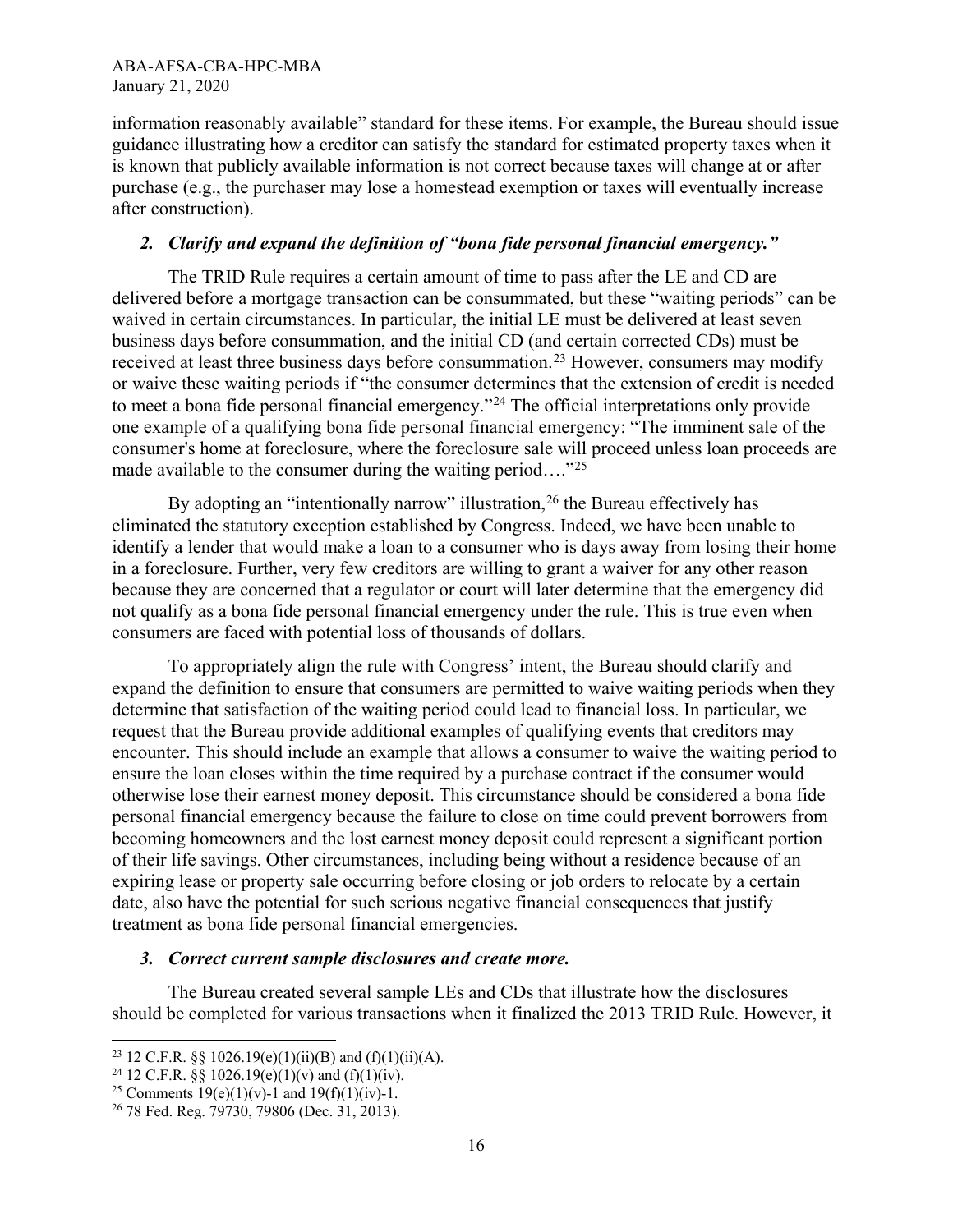has not updated them to correct errors, reflect changes to the rule, or to address other transactions where guidance is seriously needed. We respectfully request that the Bureau do so.

These completed sample disclosures have been instrumental in helping the industry understand how to apply TRID's technical requirements for basic transactions. However, many creditors have been hesitant to offer complex products that do not have completed sample forms out of fear that they will misinterpret the TRID Rule's hyper-technical requirements. This has limited access to credit by limiting consumers' ability to shop for these types of loans to a limited number of lenders who are willing to take on risk as a result of the lack of guidance.

Further, updating the current sample forms and providing additional examples of other common transactions would be tremendously helpful in ensuring the industry applies the TRID Rule consistently and accurately. Consistent with Section 109(b) of the Economic Growth, Regulatory Relief, and Consumer Protection Act, the Bureau should consider creating additional illustrations of representative transactions, including assumptions, construction-to-permanent loans, construction-only loans,<sup>[27](#page-16-0)</sup> buy downs (lender  $\&$  borrower) and simultaneous subordinate lien transactions. It would be most helpful if the Bureau provides sample disclosures for the most common transactions, including 5/1 and 7/1 ARM loans.

These sample disclosures would be particularly helpful if the examples included common features that are not directly addressed by the rule, such as how a construction-to-permanent loan disclosure should be made if (1) the construction agreement includes separate pricing for upgrades that may be considered personal property; and (2) the loan will include two different adjustable rates, with the construction period calculated using one index and margin and the permanent phase featuring another.[28](#page-16-1)

### *4. Clarify when Regulation Z applies to Down Payment Assistance loans and loans made by Housing Finance Agencies and, to the extent Regulation Z applies, clarify how such loans should be disclosed.*

Down payment assistance ("DPA") and housing finance agency ("HFA") loans have unique features that do not appear to have been contemplated when the TRID Rule was promulgated.

As an initial matter, the Bureau should clarify when these loans are subject to Regulation Z. Regulation Z generally "applies to each individual or business that offers or extends credit … when four conditions are met: (i) The credit is offered or extended to consumers; (ii) The offering or extension of credit is done regularly; (iii) The credit is subject to a finance charge or is payable by a written agreement in more than four installments; and (iv) The credit is primarily for personal, family, or household purposes."[29](#page-16-2) This appears to be an entity level test that evaluates whether an "individual or business that offers or extends credit" is subject to Regulation Z rather than a transaction based test that determines whether a particular transaction is subject to Regulation Z. However, the definition of "creditor" suggests that a particular credit transaction must be both subject to a finance charge and payable in a written agreement in more

 $\overline{\phantom{a}}$ 

<span id="page-16-0"></span><sup>&</sup>lt;sup>27</sup> While the Construction Loan Guides that the Bureau recently published are helpful, they do not address every single disclosure required by the rule (such as, for example, the "Product" disclosure). Also, please note our request that the Bureau exempt construction lending from TRID (Appendix, #14).

<span id="page-16-1"></span><sup>&</sup>lt;sup>28</sup> Please note our request that the Bureau exempt construction lending from TRID (Appendix,  $\#14$ ).

<span id="page-16-2"></span> $29$  12 C.F.R. § 1026.1(c)(1).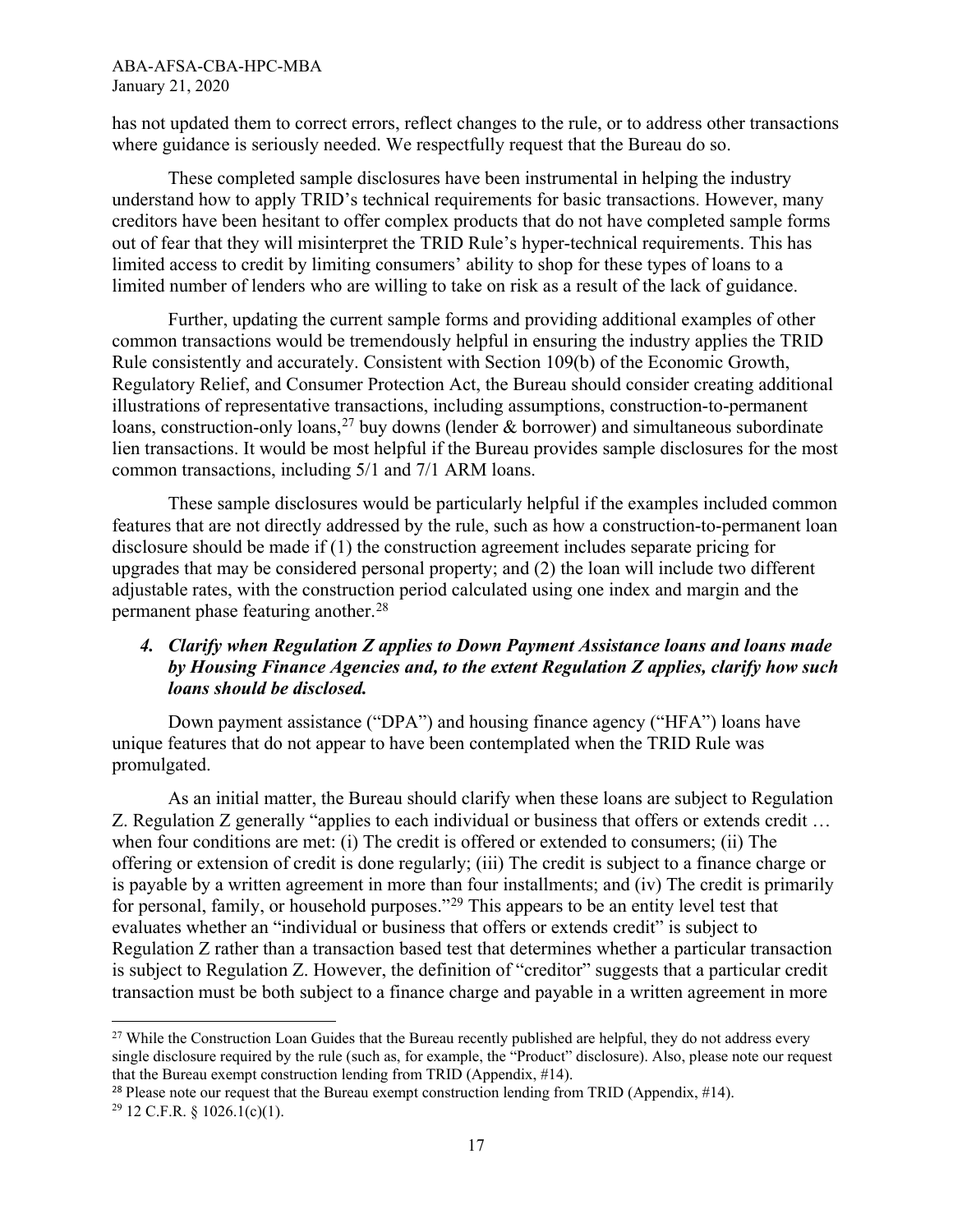than four installments to be subject to Regulation Z, even if whether the entity making the loan is a creditor under the regulation.[30](#page-17-0) This limitation is only found in the commentary to the definition of "creditor," as opposed to the scope of Regulation Z provision that seems to apply more broadly. As a result, creditors are concerned that Regulation Z could be interpreted to apply when an individual loan does not meet the criteria in  $\S$  1026.1(c)(1), but the entity offering the loan is a "creditor" because the person regularly makes other loans that are subject to a finance charge and are payable in more than four installments.

Further, these loans often contain unique features that are not addressed by the rule. For example, some of these loans will be forgiven after a certain period of time if certain events do not occur. However, if those events do occur, the loan may be subject to repayment and a finance charge.

The Bureau should work with HFAs and the industry to develop specific guidance on how to disclose these transactions.

# *5. Adopt a simplified disclosure regime for assumptions.*

Consumers who wish to assume an existing mortgage loan generally face different questions and concerns than the typical applicant for a new mortgage loan. For example, the person assuming the loan is less likely to be "shopping" for other loan products, and costs associated with the assumption are likely more limited. Given the differences between assumptions and "new" transactions, the consumer benefits of following TRID's complex regime are limited. As a result, the Bureau should exempt loan assumptions from the TRID Rule and work with the industry to adopt a simplified disclosure regime that consumers will better understand.

Absent a wholesale exemption, the Bureau should issue clarifying guidance to address ambiguities. For instance, many features of legacy loans do not translate into a typical TRID disclosure, particularly with regard to products originated before the ATR Rule. A nonexhaustive list of ambiguities includes:

- Calculation of the Adjustable Interest Rate ("AIR") and Adjustable Payments ("AP") Tables;
- Calculation of the projected payments table;
- Completion of settlement agent-related disclosures when settlement agents are not used;
- Completion of disclosures affected by adjustable interest rates (e.g., Product, Interest Rate, AIR table) when Adjustable Rate Mortgages ("ARMs") are at their final rate increase or the interest rate has reached its cap;
- Completion of rate-lock disclosures for fixed rate loans and ARMs, including ARMs where the interest rate may adjust between provision of the disclosure and completion of the assumption;
- Disclosure of servicing fees that are routinely disclosed in other communications such as periodic statements;

<span id="page-17-0"></span>l  $30$  Comment 2(a)(17)(i)-1.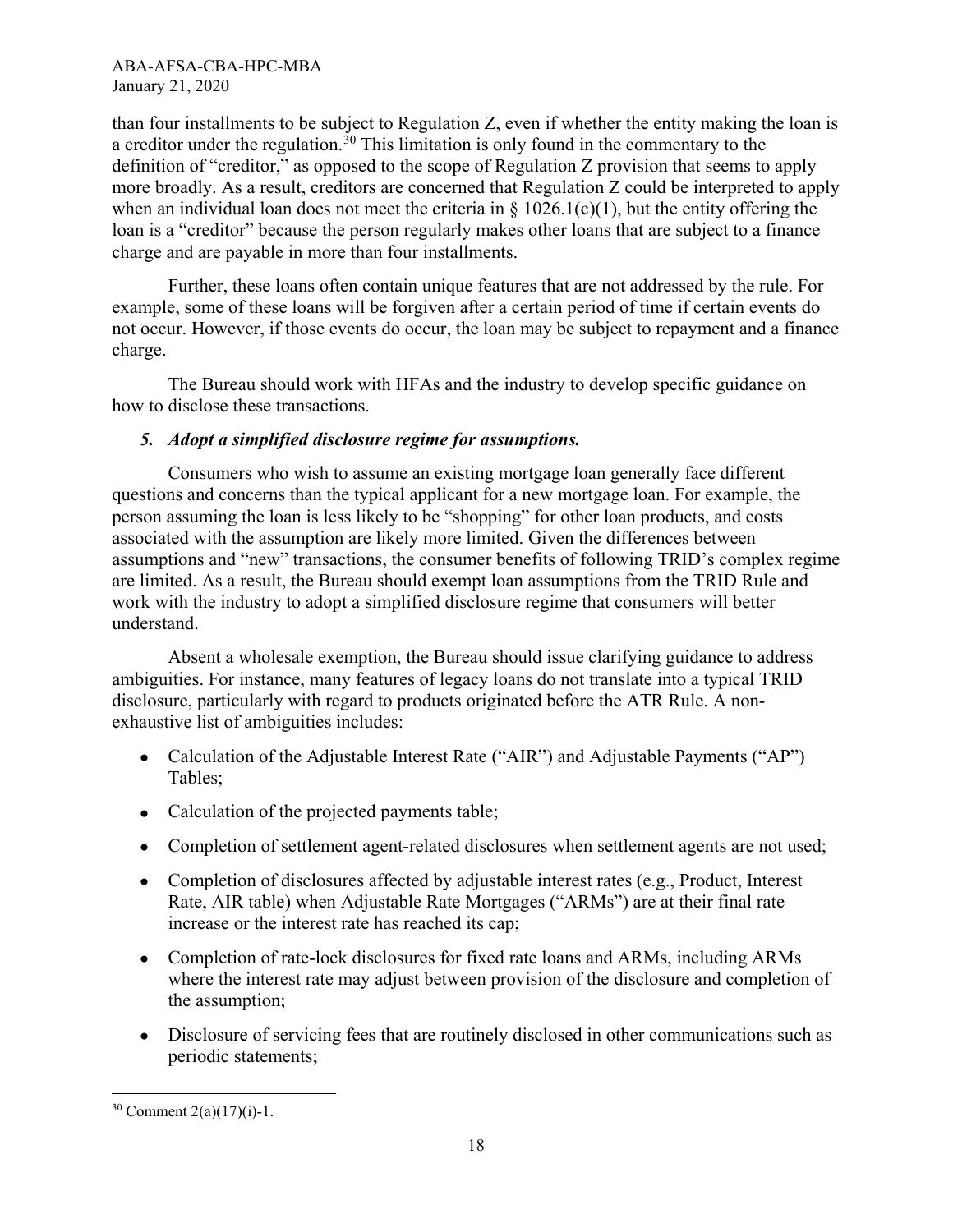- The effect of delinquent payments;
- Completion the Contact Information table when a loan originator is not involved;
- Issues arising when funds are exchanged;
- Timing requirements for disclosures, including whether a LE is required, when the LE is required if an application is never completed, and whether advance timing requirements apply to the CD;
- Determination of when a seller's CD is required and who must provide it if there is no independent settlement agent; and
- The effect of existing escrow balances, including when funds will be returned to the original consumer, when they will be transferred to the new consumer, and when a portion of the funds will go to both the original and new consumer.

For assumptions that are not subject to TRID but could be subject to the RESPA disclosure requirements, the Bureau should modify Regulation Z to allow lenders the option of satisfying RESPA by providing the simplified TRID disclosures or by exempting those assumptions from disclosure entirely. Additionally, the Bureau should provide examples of completed disclosures for assumptions that the industry may rely on.

### *6. Update the TRID Rule to reflect the fact that electronic delivery occurs instantaneously and clarify requirements for transactions involving multiple consumers who use different communication methods.*

The TRID Rule provides that, if the LE or CD is not hand delivered, the disclosure is considered received three business days after it is sent, unless the creditor has evidence that the consumer received the disclosures earlier than three business days.<sup>[31](#page-18-0)</sup> This "mailbox rule" is generally consistent with TILA itself, which states that, "[i]f the [LE is] mailed to the consumer, the consumer is considered to have received them 3 business days after they are mailed."[32](#page-18-1)

The Bureau applied the same rule for electronically delivered disclosures, even though TILA's three-day rule only applies to mailed disclosures.<sup>[33](#page-18-2)</sup> The Bureau created this bright line rule because it was concerned that, without it, creditors "would likely seek to document evidence of receipt, such as through recorded verbal or written acknowledgements or affidavits, which may unnecessarily delay many transactions."[34](#page-18-3) 

While welcome guidance, the Bureau should consider further refining and modernizing the rule to reflect efficiencies created by electronic delivery. In particular, because electronic delivery does not possess the same logistical challenges that apply to mailed disclosures, the rule should be revised so that disclosures are deemed to be received the same day they are sent electronically, absent evidence that the electronic delivery failed (e.g., bounce back of email), and as long as they are delivered in accordance with the Electronic Signatures in Global and

<span id="page-18-1"></span><span id="page-18-0"></span><sup>&</sup>lt;sup>31</sup> 12 C.F.R. §§ 1026.19(e)(1)(iv) and (f)(1)(iii).<br><sup>32</sup> 15 U.S.C. § 1638(b)(2)(E).<br><sup>33</sup> Comments 19(e)(1)(iv)-2 and 19(f)(1)(iii)-2.<br><sup>34</sup> 78 Fed. Reg. at 79855.

<span id="page-18-3"></span><span id="page-18-2"></span>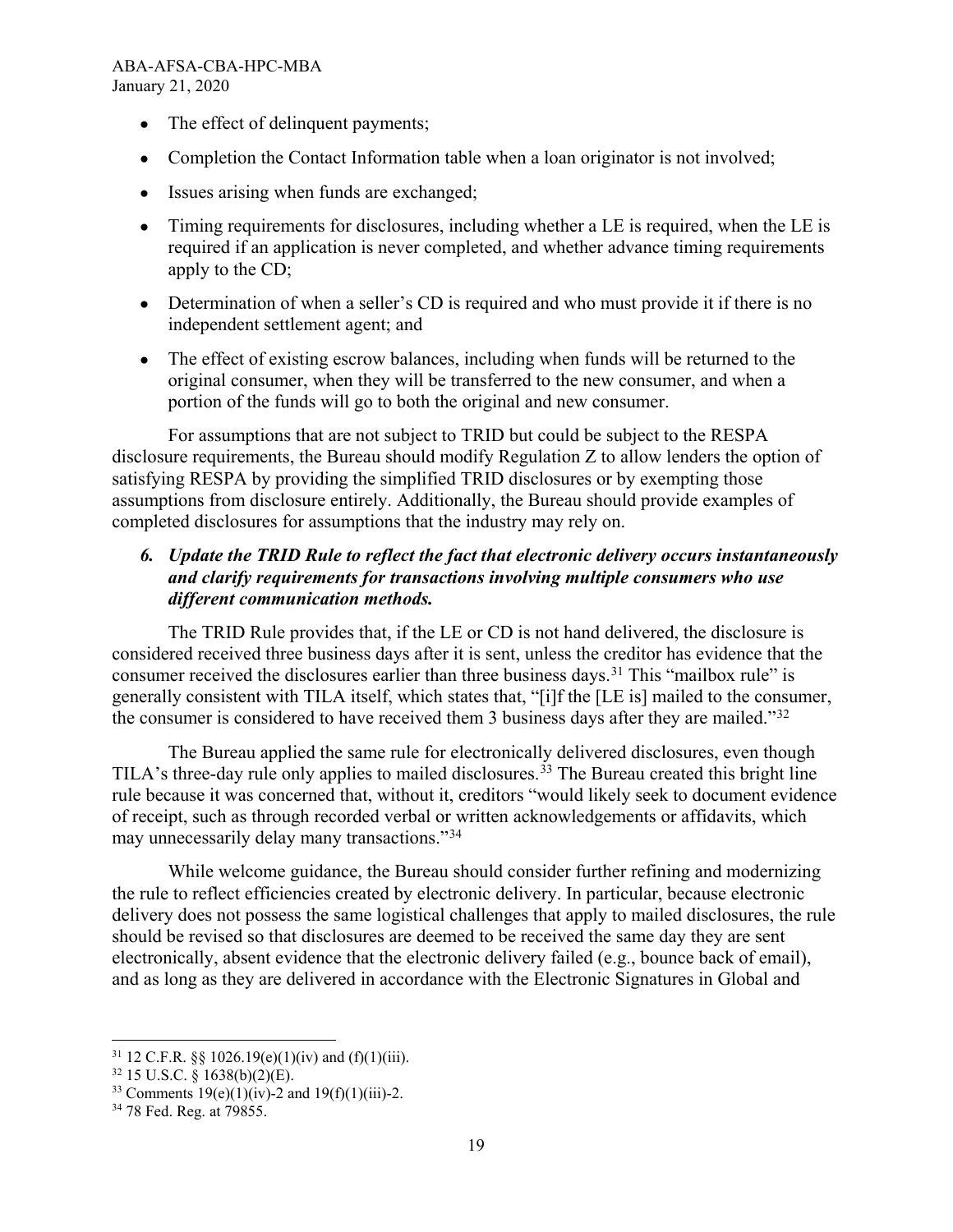National Commerce Act.<sup>[35](#page-19-0)</sup> This could be done by amending the mailbox rule to specifically state that the consumer is considered to have received disclosures delivered electronically "on the same day the disclosures are delivered using the electronic delivery method agreed upon by the consumer and creditor, if the creditor previously obtained consent to deliver such disclosures electronically and the consumer has not withdrawn such consent."

The Bureau should also provide additional examples illustrating how technology impacts receipt of disclosures, including examples involving loans with multiple borrowers who use different communication methods (*e.g.*, one receives electronic disclosures and the other receives mailed disclosures).

### *7. Eliminate confusion caused by special disclosures for simultaneously issued title insurance.*

We understand the Bureau's desire to ensure consumers understand the difference in cost between a title insurance policy covering the lender only and one covering both the lender and the owner. However, the special disclosure requirements have created confusion for consumers and creditors alike. Consumers have been confused because the TRID disclosures do not align with the actual charges imposed by title agents or allowed by state law. Creditors report that it can be difficult to obtain the appropriate information to calculate charges consistent with the TRID Rule's special disclosure requirements. Considering these difficulties, the Bureau should amend the rule to allow optional disclosure of the actual costs of title insurance.

### *8. Clarify how the TRID Rule applies to wholesale transactions.*

There is almost no guidance on how the TRID Rule applies to brokered transactions. This has resulted in inconsistent interpretation and application of the rule. Part of the problem stems from the unique structure of brokered transactions, which involve a mortgage broker serving as an intermediary between consumers and multiple creditors. Certain TRID provisions, such as those governing delivery of the LE and liability for errors, fit poorly to transactions structured in this way. We therefore strongly encourage the Bureau to revisit the TRID requirements for brokered transactions.

In the interim, the Bureau should provide examples of the creditor's and broker's obligations in specific scenarios, such as when the broker submits an application to one creditor and then later decides to submit the same application to another creditor. The examples should describe both disclosure requirements and liability associated with errors.

The Bureau should also clarify when the requirement to provide the LE is triggered for wholesale transactions, as the Bureau's position that the LE must be provided within three business days of the broker's receipt<sup>[36](#page-19-1)</sup> does not align with the plain language of the rule.<sup>[37](#page-19-2)</sup>

 $\overline{\phantom{a}}$ 

<span id="page-19-0"></span><sup>35</sup> *See* 15 U.S.C. § 7001.

<span id="page-19-1"></span><sup>&</sup>lt;sup>36</sup> 78 Fed. Reg. 79730, 79801 (Dec. 31, 2013).

<span id="page-19-2"></span> $37\,12$  C.F.R. § 1026.19(e)(1)(iii)(A); comment 19(e)(1)(ii)-1. These provisions state that the requirement to deliver the LE is triggered when the *creditor* receives the application. Nothing requires "broker" to be read in the place of "creditor" until the broker issues the LE.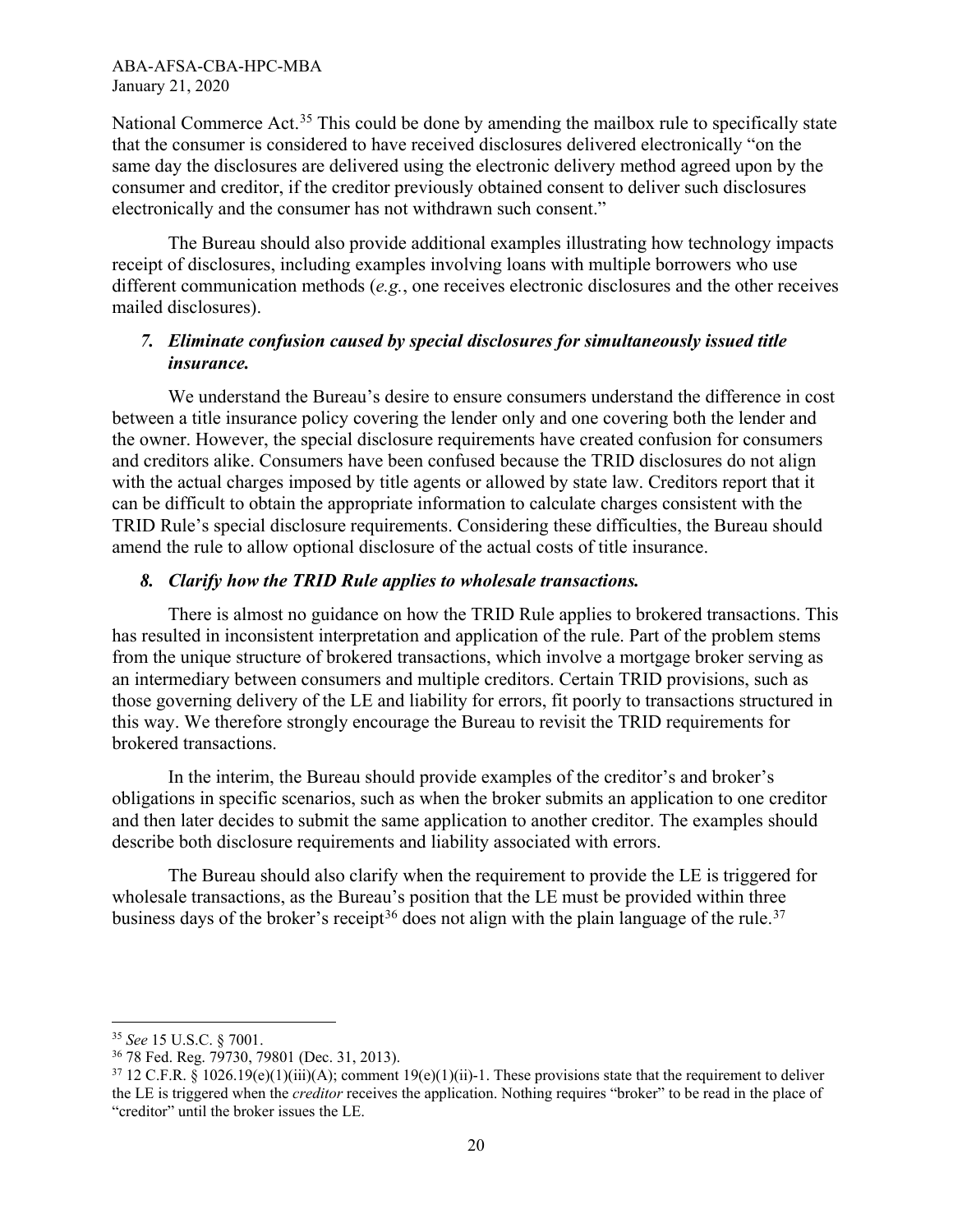### *9. Clarify that non-borrowers who have a right to rescind need only receive the CD delivered at or before consummation.*

Comment 17(d)-2 states that, "[i]n rescindable transactions, the disclosures required by § 1026.19(f) must be given separately to each consumer who has the right to rescind under § 1026.23." Because the comment cites § 19(f) generally, which includes the requirement to provide a CD in 19(f)(1)(i), the three business days before consummation receipt requirement in  $19(f)(1)(ii)$ , and the mailbox rule in  $19(f)(1)(iii)$ , many have concluded that non-borrowers who have a right to rescind must receive the CD at least three business days before consummation. This obligation can delay closings and harm consumers because non-borrowers are not part of the credit transaction and often have not provided consent to receive disclosures electronically. This means that, even when the creditor has actual proof that the borrower has received disclosures and is ready to proceed, it may be forced to wait until the non-borrower constructively receives them.

The Bureau should revisit this comment and consider clarifying that creditors need only ensure that non-borrowers who have a right to rescind receive the CD at or before consummation. This would ensure these non-borrowers are afforded the rights required under 15 U.S.C. § 1635 while removing unnecessary burden imposed on creditors and borrowing consumers.

# *10. Amend the definition of "application" to allow critical information necessary to process the application and provide the LE.*

The Bureau narrowed the definition of application for purposes of the TRID Rule to provide certainty to consumers and encourage shopping. However, the Bureau did not achieve its goal. Instead, the narrower definition hinders the creditor's ability to collect essential information needed to provide reliable estimates and avoid surprises for consumers later in the process. The Bureau should expand the definition to allow creditors the discretion to require additional information necessary to process the application including, for example, the following:

- Government monitoring information required by Regulations B and C;
- The consumer's current address so that the creditor can deliver or mail the LE to the consumer as required; and
- The consumer's desired loan product so that the creditor can provide a useful estimate.

# *11. Clarify how post-consummation CDs should be completed.*

TRID requires creditors to provide post-consummation CDs in certain instances. However, the form is not designed to disclose activities that occur after consummation, and the rule provides little guidance on how to complete disclosures provided after consummation. This could create consumer confusion, and the lack of clarity on what may and must change only exacerbates the issue by increasing risk and the potential for confusion. To address these issues, the Bureau should clarify disclosure requirements for these post-consummation CDs, including whether:

• The "best information reasonably available" standard requires that each disclosure be updated, even for changes that would not have triggered a new disclosure;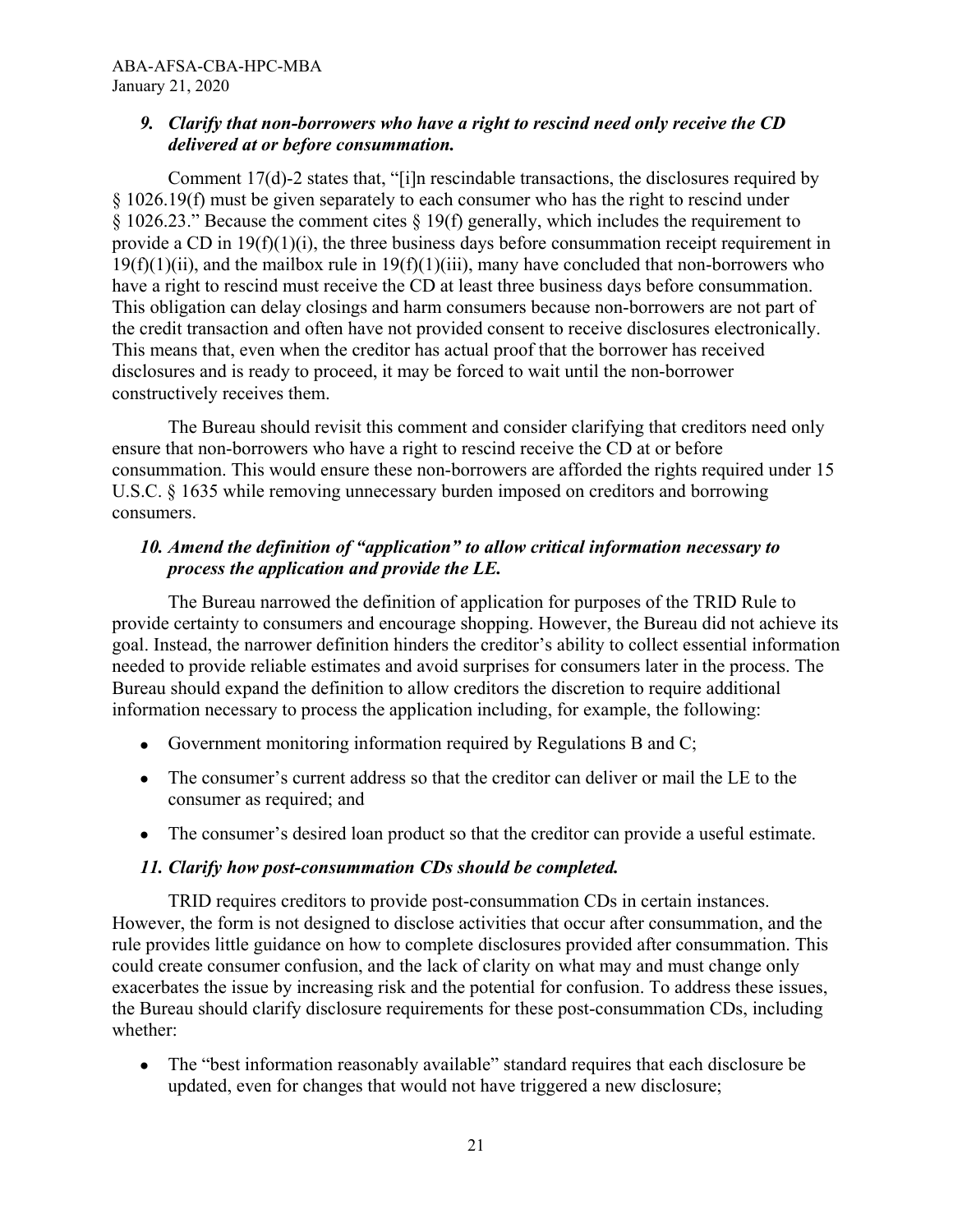- Post-consummation changes to closing costs should affect amounts in the "At Closing" column and "Cash to Close" lines. For example, if a borrower paid a \$40 deed recording fee at closing but that amount was refunded back to the borrower after consummation, the rule should clarify whether that refund should reduce the amount disclosed:
	- o In the "At Closing" column and on the "Deed" line under E.01; and
	- $\circ$  In other disclosures affected by line E.01, including the Calculating Cash to Close and Summaries of Transactions tables on page 3 and, on page 2, the amounts disclosed on the following lines: E. Taxes and Other Government Fees, I. Total Other Costs (Borrower-Paid), Other Costs Subtotals, J. Total Closing Costs (Borrower-Paid), and Closing Costs Subtotals;
- Changes that can increase the finance charge and APR.

# *12. Simplify requirements for completing the Cash to Close tables.*

The instructions for completing the cash to close table are overly complex and unnecessarily restrictive. The Bureau should relax requirements for completing the table so that the requirement is only to require that (1) Total Closing Costs and Closing Costs Paid Before Closing mirror the amount disclosed on page 2 of the LE and CD; (2) Seller Credits match the amount of general seller credits the seller will provide unless those amounts have already been disclosed or otherwise incorporated into amounts disclosed on page 2 of the LE and CD; and (3) the Cash to Close match the actual estimated Cash to Close (which should also match the amount disclosed at the bottom of page 3 on the CD).

# *13. Simplify the requirements for completing the Written List of Providers.*

The requirements for the Written List of Providers are overly restrictive. In particular, the rule currently requires the list to "correspond to the required settlement services for which the consumer may shop."[38](#page-21-0) The Bureau should clarify that this is not a requirement to mirror the LE, which requires an itemization of various services that a single service provider performs and would lead to unnecessary duplication and confusion. Instead, lenders should only need to disclose a provider for each category of services. For example, lenders should only need to disclose a provider for "title and settlement services," assuming the provider listed can perform or manage all required services. Lenders should not need to separately disclose providers for other services required by the title/settlement agent, such as notary or carrier services.

# *14. Exempt Construction Financing.*

Institutions that engage in construction lending report that TRID's disclosure requirements for construction and construction-to-permanent (CTP) loans remain convoluted, and required disclosures, such as "Cash to Close," are inconsistent with actual amounts. Repeated attempts by the Bureau to clarify the disclosures for this type of financing have been inadequate.

In addition to the lack of regulatory clarity, construction lending is not a commoditized transaction; the precise terms and/or structure of these transactions vary greatly. Construction loans may be for initial construction (building the home where the borrower will reside) or

<span id="page-21-0"></span>l  $38$  Comment 19(e)(1)(vi)-3.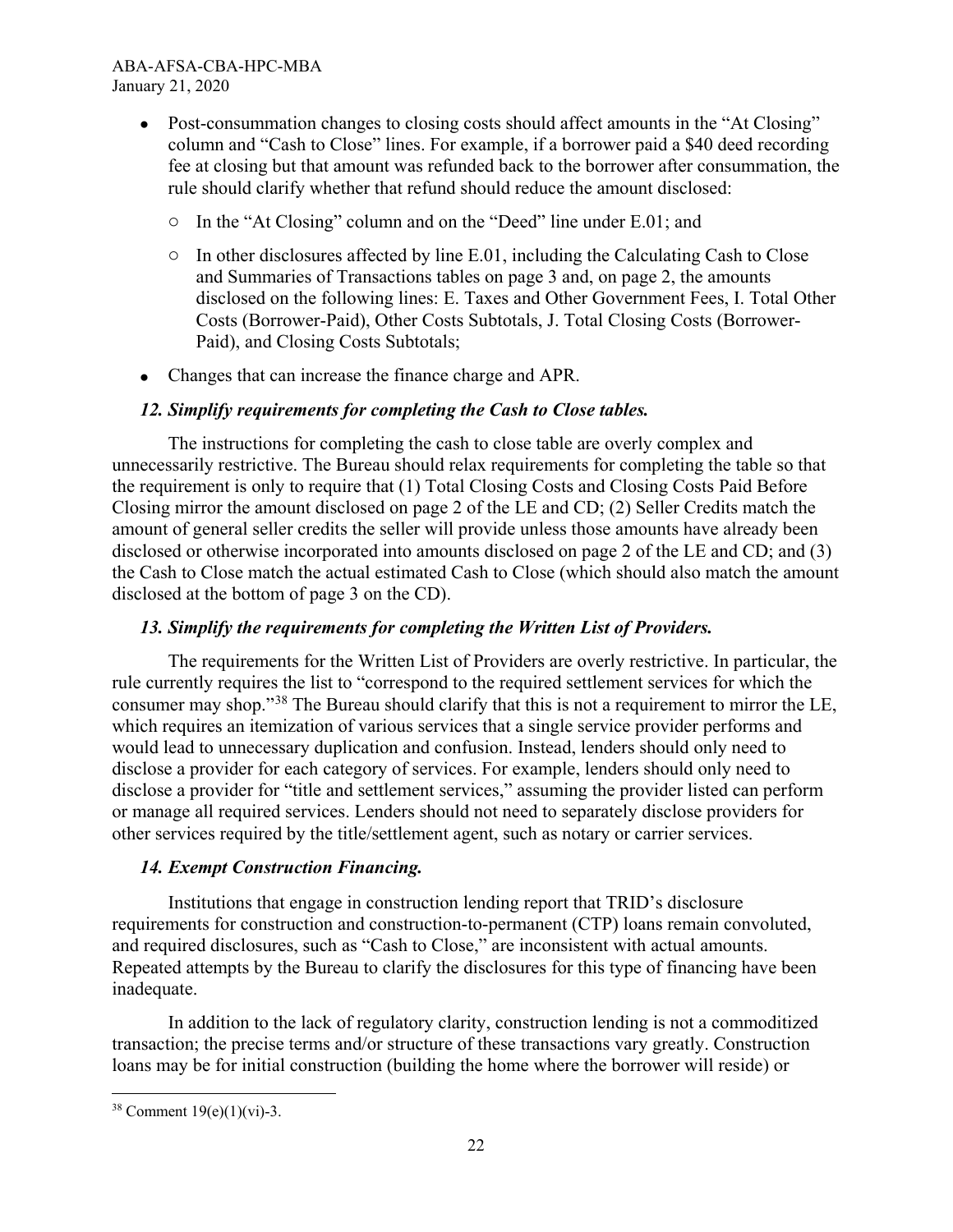subsequent construction (such as rehabilitation or remodeling). Construction periods usually involve several disbursements of funds at disparate times throughout the project, some of which may include fees for mandatory inspections. Transactions also differ as to conversions: some provide that the obligation is paid at the conclusion of construction, and others provide for a conversion to permanent financing. Adding to these variations, there are local laws and requirements that create disparities in financing arrangements and methodologies. All of these variants result in loan products that do not conform to the extremely detailed and rigid disclosure structure of TRID. TRID was not designed to provide information to consumers for construction loans that involve negotiations, disparate disbursements of funds at times and in amounts that are unascertainable at the start, and interest‐only payments to the lender by the consumer.

The Associations observe that the ongoing regulatory difficulties in construction lending have sparked a flight away from construction financing by traditional lenders. Those that remain must assume the risk that their loans could be subject to regulatory penalties or even litigation. In many instances, institutions do not do enough construction lending to justify establishing the expensive and complex compliance systems to support it. A lender that would have customer requests to finance two or three dozen construction projects may simply pull out of this market because those volumes do not justify the costs and risks to the institution.

The Associations recommend that the Bureau exempt construction lending from TRID, and classify these loans as temporary or bridge financing that are excluded from coverage. We believe that doing so would be consistent with other instances in which the Bureau has appropriately exercised it exemption authority. For example, the Bureau excluded reverse mortgage loans from TRID.<sup>[39](#page-22-0)</sup> Similarly, the Bureau concluded that subjecting home equity lines of credit to TRID, "would likely result in confusion because many parts of the disclosures would be inapplicable to open-end credit transactions."[40](#page-22-1) Finally, the Ability-to-Repay rule exempts construction loans with a phase of 12 months or less (with possible renewals of that temporary financing) of a construction-to-permanent loan. $41$ 

Construction lending is as much about project management as it is about financing. The Bureau should seek to balance product availability with consumer protection, and recognize that TRID's disclosure requirements are incompatible with the myriad arrangements consumers have with their general contractors. We recommend full exclusion of construction-only loans and the construction phase of construction-to-permanent loans.[42](#page-22-3) 

### *15. Clarify and simplify the "Product" disclosure and provide additional compliant disclosure examples for complex products.*

The "Product" disclosure requirements are ambiguous and complex, and applying a plain language interpretation appears to lead to confusing disclosures. The Bureau should simplify the requirements and clarify how they should be applied through sample forms.

 $\overline{\phantom{a}}$ 

<span id="page-22-0"></span><sup>39</sup> 78 Fed. Reg. at 79794.

<span id="page-22-1"></span><sup>40</sup> 78 Fed. Reg. at 79795.

<span id="page-22-2"></span> $41$  12 CFR § 1026.43(a)(1)-(3)(ii).

<span id="page-22-3"></span><sup>42</sup> The regulations could allow for the *optional* use of the existing TRID instructions regarding construction loans, or alternatively, the old TILA and RESPA disclosures, as per previous Regulation Z and X rules and instructions.